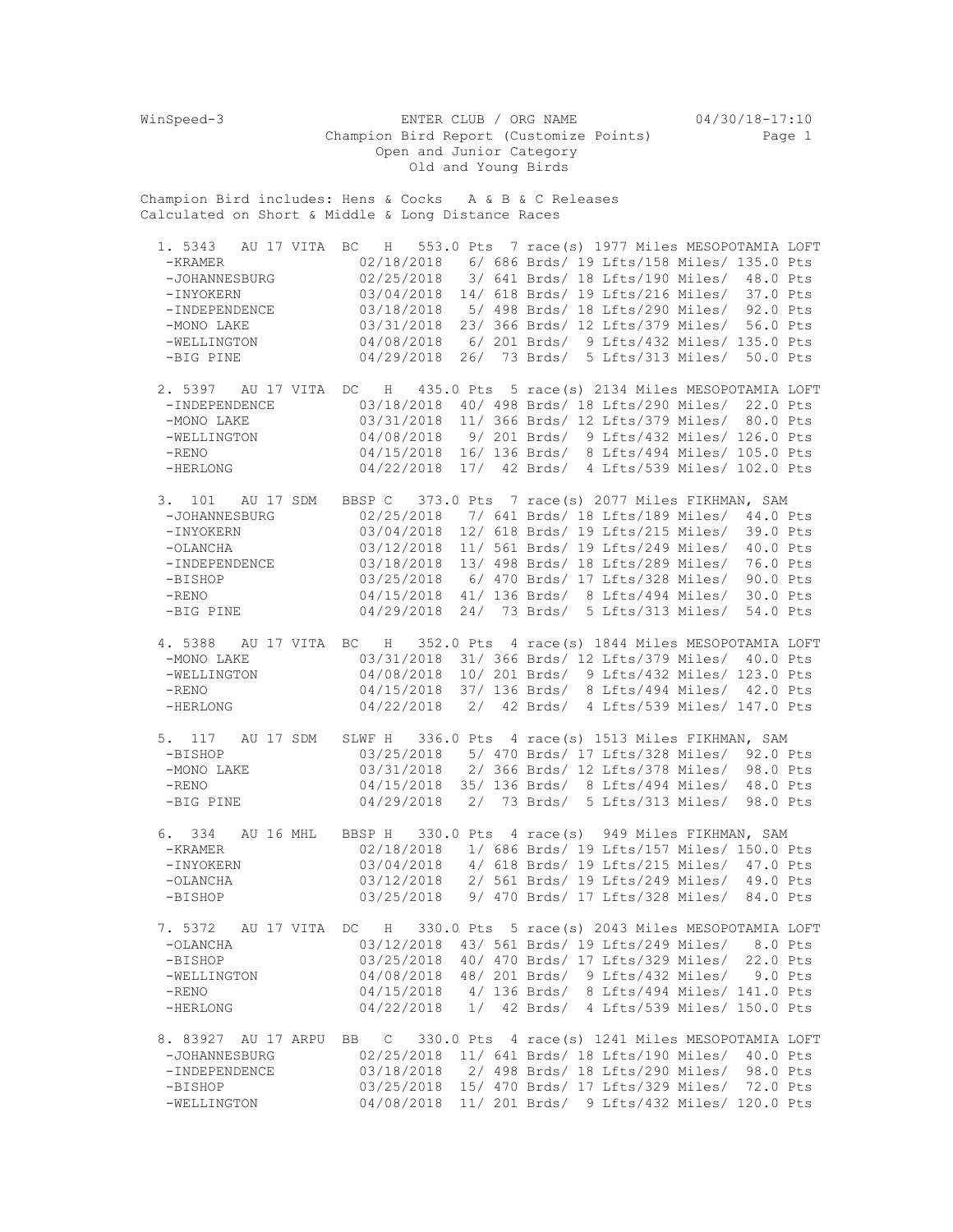9. 243 AU 17 SDM BB H 316.0 Pts 4 race(s) 1429 Miles MESOPOTAMIA LOFT -JOHANNESBURG 02/25/2018 6/ 641 Brds/ 18 Lfts/190 Miles/ 45.0 Pts -WELLINGTON 04/08/2018 27/ 201 Brds/ 9 Lfts/432 Miles/ 72.0 Pts<br>-RENO 04/15/2018 18/ 136 Brds/ 8 Lfts/494 Miles/ 99.0 Pts -RENO 04/15/2018 18/ 136 Brds/ 8 Lfts/494 Miles/ 99.0 Pts<br>-BIG PINE 04/29/2018 1/ 73 Brds/ 5 Lfts/313 Miles/ 100.0 Pts 04/29/2018 1/ 73 Brds/ 5 Lfts/313 Miles/ 100.0 Pts CHAMPION BIRD REPORT (WinSpeed - 3) page 2 10. 5344 AU 17 VITA BB H 306.0 Pts 4 race(s) 1241 Miles MESOPOTAMIA LOFT -JOHANNESBURG 02/25/2018 12/ 641 Brds/ 18 Lfts/190 Miles/ 39.0 Pts -INDEPENDENCE 03/18/2018 9/ 498 Brds/ 18 Lfts/290 Miles/ 84.0 Pts -BISHOP 03/25/2018 24/ 470 Brds/ 17 Lfts/329 Miles/ 54.0 Pts<br>-WELLINGTON 04/08/2018 8/ 201 Brds/ 9 Lfts/432 Miles/ 129.0 Pts 04/08/2018 8/ 201 Brds/ 9 Lfts/432 Miles/ 129.0 Pts 11. 790 AU 15 SD BBSP H 293.0 Pts 4 race(s) 1530 Miles KURD LOFT -INDEPENDENCE 03/18/2018 35/ 498 Brds/ 18 Lfts/290 Miles/ 32.0 Pts -WELLINGTON 04/08/2018 26/ 201 Brds/ 9 Lfts/432 Miles/ 75.0 Pts<br>-RENO 04/15/2018 11/ 136 Brds/ 8 Lfts/494 Miles/ 120.0 Pts -RENO 04/15/2018 11/ 136 Brds/ 8 Lfts/494 Miles/ 120.0 Pts -BIG PINE 04/29/2018 18/ 73 Brds/ 5 Lfts/313 Miles/ 66.0 Pts 12. 83929 AU 17 ARPU DC H 284.0 Pts 4 race(s) 913 Miles MESOPOTAMIA LOFT -KRAMER 02/18/2018 4/ 686 Brds/ 19 Lfts/158 Miles/ 141.0 Pts -INYOKERN 03/04/2018 13/ 618 Brds/ 19 Lfts/216 Miles/ 38.0 Pts -OLANCHA 03/12/2018 36/ 561 Brds/ 19 Lfts/249 Miles/ 15.0 Pts -INDEPENDENCE 03/18/2018 6/ 498 Brds/ 18 Lfts/290 Miles/ 90.0 Pts 13. 206 AU 17 SDM BB H 271.0 Pts 3 race(s) 1240 Miles KURD LOFT 04/08/2018 22/ 201 Brds/ 9 Lfts/432 Miles/ 87.0 Pts -RENO 04/15/2018 9/ 136 Brds/ 8 Lfts/494 Miles/ 126.0 Pts -BIG PINE 04/29/2018 22/ 73 Brds/ 5 Lfts/313 Miles/ 58.0 Pts 14. 412 AU 17 MHL BBWF H 267.0 Pts 5 race(s) 1672 Miles FIKHMAN, SAM -OLANCHA 03/12/2018 41/ 561 Brds/ 19 Lfts/249 Miles/ 10.0 Pts<br>-INDEPENDENCE 03/18/2018 12/ 498 Brds/ 18 Lfts/289 Miles/ 78.0 Pts -INDEPENDENCE 03/18/2018 12/ 498 Brds/ 18 Lfts/289 Miles/ 78.0 Pts -BISHOP 03/25/2018 26/ 470 Brds/ 17 Lfts/328 Miles/ 50.0 Pts -RENO 04/15/2018 34/ 136 Brds/ 8 Lfts/494 Miles/ 51.0 Pts -BIG PINE 04/29/2018 12/ 73 Brds/ 5 Lfts/313 Miles/ 78.0 Pts 15. 1803 AU 17 VG BB H 262.0 Pts 6 race(s) 1464 Miles VAN GRUEN LOFT -KRAMER 02/18/2018 28/ 686 Brds/ 19 Lfts/163 Miles/ 69.0 Pts<br>-JOHANNESBURG 02/25/2018 18/ 641 Brds/ 18 Lfts/195 Miles/ 33.0 Pts 02/25/2018 18/ 641 Brds/ 18 Lfts/195 Miles/ 33.0 Pts -INYOKERN 03/04/2018 26/ 618 Brds/ 19 Lfts/221 Miles/ 25.0 Pts -OLANCHA 03/12/2018 20/ 561 Brds/ 19 Lfts/255 Miles/ 31.0 Pts 03/18/2018 17/ 498 Brds/ 18 Lfts/295 Miles/ 68.0 Pts -BISHOP 03/25/2018 33/ 470 Brds/ 17 Lfts/334 Miles/ 36.0 Pts 16. 223 AU 16 MHL BC H 254.0 Pts 4 race(s) 1068 Miles FIKHMAN, SAM -KRAMER 02/18/2018 40/ 686 Brds/ 19 Lfts/157 Miles/ 33.0 Pts -JOHANNESBURG 02/25/2018 15/ 641 Brds/ 18 Lfts/189 Miles/ 36.0 Pts -INDEPENDENCE 03/18/2018 11/ 498 Brds/ 18 Lfts/289 Miles/ 80.0 Pts -WELLINGTON 04/08/2018 16/ 201 Brds/ 9 Lfts/431 Miles/ 105.0 Pts 17. 273 AU 16 MHL BB H 248.0 Pts 4 race(s) 874 Miles FIKHMAN, SAM -KRAMER 02/18/2018 2/ 686 Brds/ 19 Lfts/157 Miles/ 147.0 Pts -JOHANNESBURG 02/25/2018 37/ 641 Brds/ 18 Lfts/189 Miles/ 14.0 Pts -INYOKERN 03/04/2018 8/ 618 Brds/ 19 Lfts/215 Miles/ 43.0 Pts -BIG PINE 04/29/2018 29/ 73 Brds/ 5 Lfts/313 Miles/ 44.0 Pts 18. 245 AU 16 MHL BB C 243.0 Pts 2 race(s) 696 Miles FIKHMAN, SAM -KRAMER 02/18/2018 5/ 686 Brds/ 19 Lfts/157 Miles/ 138.0 Pts<br>-HERLONG 04/22/2018 16/ 42 Brds/ 4 Lfts/538 Miles/ 105.0 Pts 04/22/2018 16/ 42 Brds/ 4 Lfts/538 Miles/ 105.0 Pts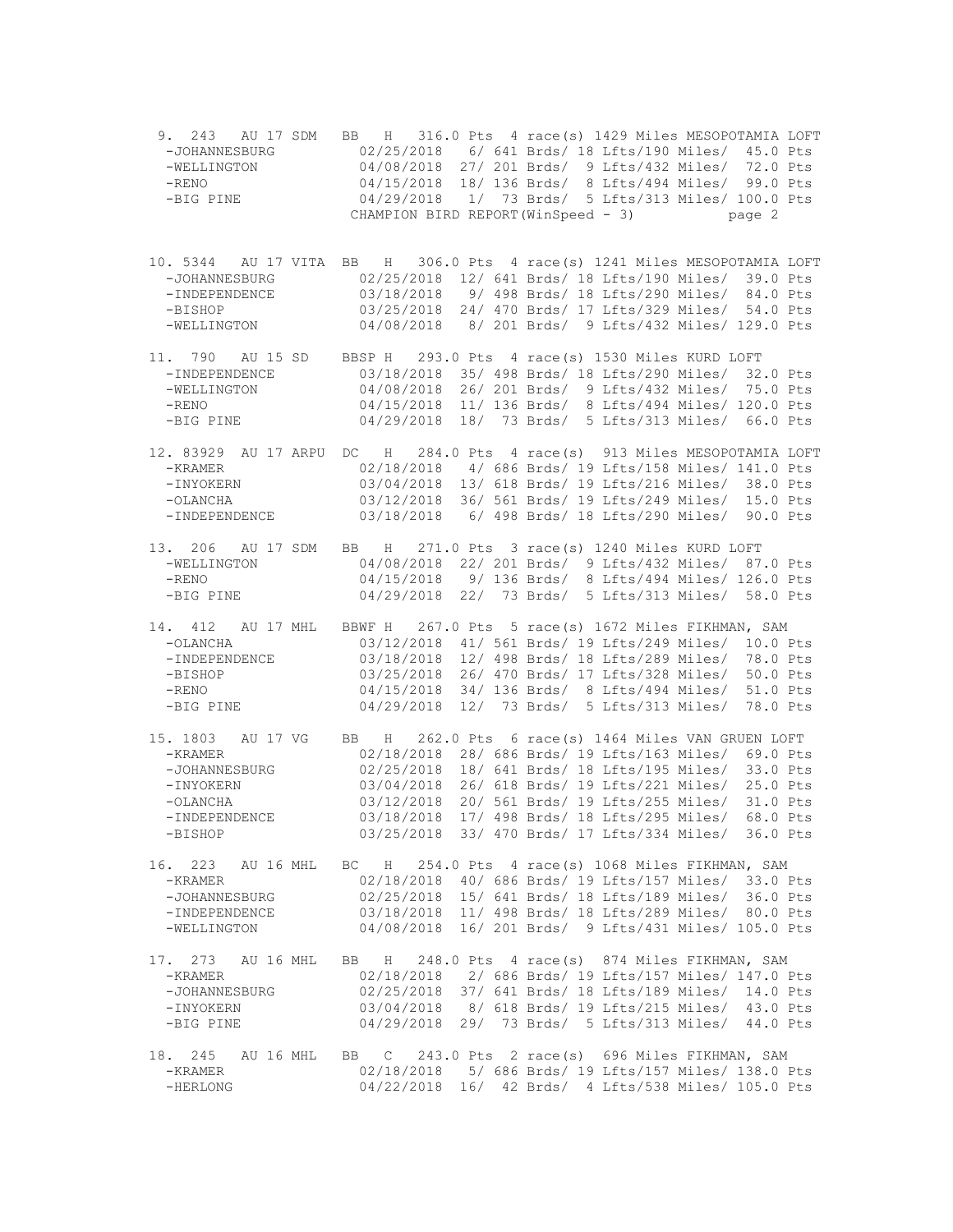19. 254 AU 16 MHL BB H 238.0 Pts 3 race(s) 1259 Miles FIKHMAN, SAM 03/18/2018 43/ 498 Brds/ 18 Lfts/289 Miles/ 16.0 Pts -WELLINGTON 04/08/2018 24/ 201 Brds/ 9 Lfts/431 Miles/ 81.0 Pts -HERLONG 04/22/2018 4/ 42 Brds/ 4 Lfts/538 Miles/ 141.0 Pts 20. 454 AU 17 SD DCSP C 238.0 Pts 2 race(s) 808 Miles KURD LOFT -RENO 04/15/2018 3/ 136 Brds/ 8 Lfts/494 Miles/ 144.0 Pts -BIG PINE 04/29/2018 4/ 73 Brds/ 5 Lfts/313 Miles/ 94.0 Pts 21. 5338 AU 17 VITA BB H 238.0 Pts 5 race(s) 1345 Miles MESOPOTAMIA LOFT -KRAMER 02/18/2018 36/ 686 Brds/ 19 Lfts/158 Miles/ 45.0 Pts CHAMPION BIRD REPORT(WinSpeed - 3) page 3 -JOHANNESBURG 02/25/2018 8/ 641 Brds/ 18 Lfts/190 Miles/ 43.0 Pts 03/18/2018 46/ 498 Brds/ 18 Lfts/290 Miles/ 10.0 Pts -BISHOP 03/25/2018 25/ 470 Brds/ 17 Lfts/329 Miles/ 52.0 Pts -MONO LAKE 03/31/2018 7/ 366 Brds/ 12 Lfts/379 Miles/ 88.0 Pts 22. 304 AU 17 MHL BBSP H 237.0 Pts 3 race(s) 1259 Miles FIKHMAN, SAM -INDEPENDENCE 03/18/2018 42/ 498 Brds/ 18 Lfts/289 Miles/ 18.0 Pts<br>-WELLINGTON 04/08/2018 19/ 201 Brds/ 9 Lfts/431 Miles/ 96.0 Pts -WELLINGTON 04/08/2018 19/ 201 Brds/ 9 Lfts/431 Miles/ 96.0 Pts<br>-HERLONG 04/22/2018 10/ 42 Brds/ 4 Lfts/538 Miles/ 123.0 Pts 04/22/2018 10/ 42 Brds/ 4 Lfts/538 Miles/ 123.0 Pts 23. 716 AU 16 VG BB H 235.0 Pts 5 race(s) 1463 Miles VAN GRUEN LOFT -JOHANNESBURG 02/25/2018 35/ 641 Brds/ 18 Lfts/195 Miles/ 16.0 Pts -OLANCHA 03/12/2018 6/ 561 Brds/ 19 Lfts/255 Miles/ 45.0 Pts -INDEPENDENCE 03/18/2018 29/ 498 Brds/ 18 Lfts/295 Miles/ 44.0 Pts -BISHOP 03/25/2018 32/ 470 Brds/ 17 Lfts/334 Miles/ 38.0 Pts -MONO LAKE 03/31/2018 5/ 366 Brds/ 12 Lfts/384 Miles/ 92.0 Pts 24. 83937 AU 17 ARPU DC H 235.0 Pts 3 race(s) 809 Miles MESOPOTAMIA LOFT -JOHANNESBURG 02/25/2018 4/ 641 Brds/ 18 Lfts/190 Miles/ 47.0 Pts -INDEPENDENCE 03/18/2018 7/ 498 Brds/ 18 Lfts/290 Miles/ 88.0 Pts<br>-BISHOP 03/25/2018 1/ 470 Brds/ 17 Lfts/329 Miles/ 100.0 Pts 03/25/2018 1/ 470 Brds/ 17 Lfts/329 Miles/ 100.0 Pts 25. 163 AU 16 SDM BB C 230.0 Pts 4 race(s) 1147 Miles FIKHMAN, SAM -JOHANNESBURG 02/25/2018 17/ 641 Brds/ 18 Lfts/189 Miles/ 34.0 Pts -INYOKERN 03/04/2018 11/ 618 Brds/ 19 Lfts/215 Miles/ 40.0 Pts -OLANCHA 03/12/2018 45/ 561 Brds/ 19 Lfts/249 Miles/ 6.0 Pts -RENO 04/15/2018 1/ 136 Brds/ 8 Lfts/494 Miles/ 150.0 Pts 26. 315 AU 17 MHL BBWF H 229.0 Pts 4 race(s) 1245 Miles FIKHMAN, SAM 03/12/2018 14/ 561 Brds/ 19 Lfts/249 Miles/ 37.0 Pts -INDEPENDENCE 03/18/2018 14/ 498 Brds/ 18 Lfts/289 Miles/ 74.0 Pts<br>-BISHOP 03/25/2018 17/ 470 Brds/ 17 Lfts/328 Miles/ 68.0 Pts 03/25/2018 17/ 470 Brds/ 17 Lfts/328 Miles/ 68.0 Pts -MONO LAKE 03/31/2018 26/ 366 Brds/ 12 Lfts/378 Miles/ 50.0 Pts 27. 276 AU 16 MESO BB C 228.0 Pts 2 race(s) 811 Miles MESOPOTAMIA LOFT -MONO LAKE 03/31/2018 6/ 366 Brds/ 12 Lfts/379 Miles/ 90.0 Pts 04/08/2018 5/ 201 Brds/ 9 Lfts/432 Miles/ 138.0 Pts 28. 271 AU 16 SD BB H 225.0 Pts 2 race(s) 1036 Miles MILESTONE LOFT -RENO 04/15/2018 15/ 136 Brds/ 8 Lfts/495 Miles/ 108.0 Pts -HERLONG 04/22/2018 12/ 42 Brds/ 4 Lfts/540 Miles/ 117.0 Pts 29. 102273 AU 16 ARPU BB H 225.0 Pts 3 race(s) 1137 Miles KURD LOFT -BISHOP 03/25/2018 41/ 470 Brds/ 17 Lfts/329 Miles/ 20.0 Pts<br>-RENO 04/15/2018 6/ 136 Brds/ 8 Lfts/494 Miles/ 135.0 Pts 04/15/2018 6/ 136 Brds/ 8 Lfts/494 Miles/ 135.0 Pts -BIG PINE 04/29/2018 16/ 73 Brds/ 5 Lfts/313 Miles/ 70.0 Pts 30. 105 AU 17 SDM BB H 224.0 Pts 5 race(s) 1303 Miles FIKHMAN, SAM -KRAMER 02/18/2018 50/ 686 Brds/ 19 Lfts/157 Miles/ 3.0 Pts 03/04/2018 10/ 618 Brds/ 19 Lfts/215 Miles/ 41.0 Pts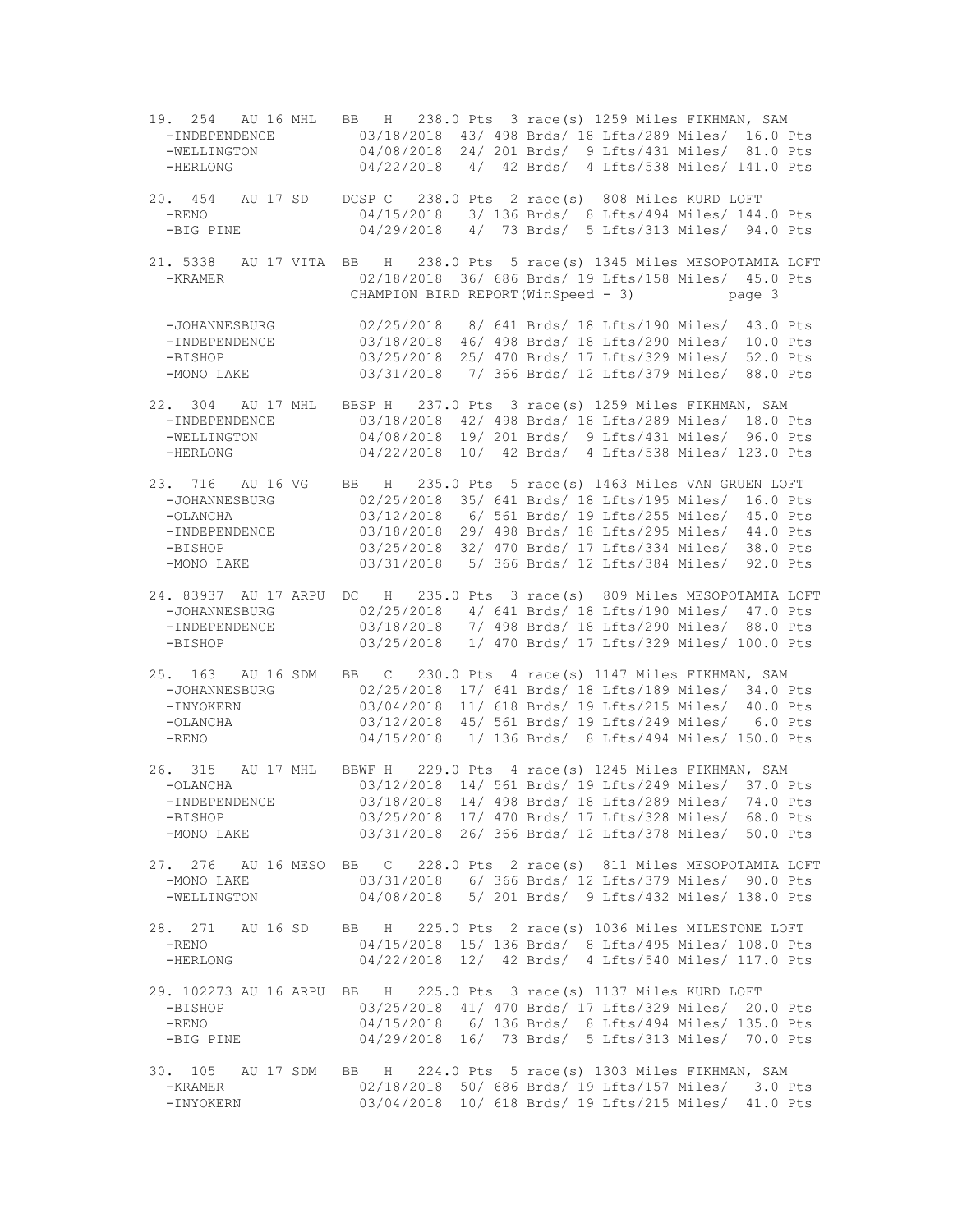-INDEPENDENCE 03/18/2018 38/ 498 Brds/ 18 Lfts/289 Miles/ 26.0 Pts -BISHOP 03/25/2018 8/ 470 Brds/ 17 Lfts/328 Miles/ 86.0 Pts -BIG PINE 04/29/2018 17/ 73 Brds/ 5 Lfts/313 Miles/ 68.0 Pts 31. 40678 AU 17 AA BB H 212.0 Pts 4 race(s) 1300 Miles MESOPOTAMIA LOFT -OLANCHA 03/12/2018 27/ 561 Brds/ 19 Lfts/249 Miles/ 24.0 Pts -INDEPENDENCE 03/18/2018 3/ 498 Brds/ 18 Lfts/290 Miles/ 96.0 Pts -BISHOP 03/25/2018 23/ 470 Brds/ 17 Lfts/329 Miles/ 56.0 Pts -WELLINGTON 04/08/2018 39/ 201 Brds/ 9 Lfts/432 Miles/ 36.0 Pts 32. 36501 AU 15 AA BC C 199.0 Pts 3 race(s) 938 Miles MESOPOTAMIA LOFT -INYOKERN 03/04/2018 15/ 618 Brds/ 19 Lfts/216 Miles/ 36.0 Pts 03/18/2018 25/ 498 Brds/ 18 Lfts/290 Miles/ 52.0 Pts -WELLINGTON 04/08/2018 14/ 201 Brds/ 9 Lfts/432 Miles/ 111.0 Pts 33. 83907 AU 17 ARPU BB H 199.0 Pts 3 race(s) 809 Miles MESOPOTAMIA LOFT CHAMPION BIRD REPORT(WinSpeed - 3) page 4 -JOHANNESBURG 02/25/2018 10/ 641 Brds/ 18 Lfts/190 Miles/ 41.0 Pts -INDEPENDENCE 03/18/2018 1/ 498 Brds/ 18 Lfts/290 Miles/ 100.0 Pts -BISHOP 03/25/2018 22/ 470 Brds/ 17 Lfts/329 Miles/ 58.0 Pts 34. 188 AU 16 SD BB H 195.0 Pts 3 race(s) 1024 Miles KURD LOFT -INYOKERN 03/04/2018 42/ 618 Brds/ 19 Lfts/216 Miles/ 9.0 Pts -RENO 04/15/2018 21/ 136 Brds/ 8 Lfts/494 Miles/ 90.0 Pts -BIG PINE 04/29/2018 3/ 73 Brds/ 5 Lfts/313 Miles/ 96.0 Pts 35. 101468 AU 16 ARPU BBSP C 194.0 Pts 5 race(s) 1168 Miles VAN GRUEN LOFT 02/18/2018 12/ 686 Brds/ 19 Lfts/163 Miles/ 117.0 Pts -JOHANNESBURG 02/25/2018 39/ 641 Brds/ 18 Lfts/195 Miles/ 12.0 Pts -INYOKERN 03/04/2018 21/ 618 Brds/ 19 Lfts/221 Miles/ 30.0 Pts -OLANCHA 03/12/2018 32/ 561 Brds/ 19 Lfts/255 Miles/ 19.0 Pts -BISHOP 03/25/2018 43/ 470 Brds/ 17 Lfts/334 Miles/ 16.0 Pts 36. 103251 AU 16 ARPU BB C 193.0 Pts 4 race(s) 926 Miles MESOPOTAMIA LOFT -KRAMER 02/18/2018 38/ 686 Brds/ 19 Lfts/158 Miles/ 39.0 Pts -JOHANNESBURG 02/25/2018 2/ 641 Brds/ 18 Lfts/190 Miles/ 49.0 Pts -OLANCHA 03/12/2018 44/ 561 Brds/ 19 Lfts/249 Miles/ 7.0 Pts -BISHOP 03/25/2018 2/ 470 Brds/ 17 Lfts/329 Miles/ 98.0 Pts 37. 1637 AU 17 SD BBWF H 192.0 Pts 2 race(s) 924 Miles RED STAR LOFT 04/08/2018 30/ 201 Brds/ 9 Lfts/431 Miles/ 63.0 Pts -RENO 04/15/2018 8/ 136 Brds/ 8 Lfts/493 Miles/ 129.0 Pts 38. 1150 AU 16 SD BC H 190.0 Pts 4 race(s) 1159 Miles KURD LOFT -KRAMER 02/18/2018 22/ 686 Brds/ 19 Lfts/158 Miles/ 87.0 Pts -INYOKERN 03/04/2018 38/ 618 Brds/ 19 Lfts/216 Miles/ 13.0 Pts -INDEPENDENCE 03/18/2018 33/ 498 Brds/ 18 Lfts/290 Miles/ 36.0 Pts -RENO 04/15/2018 33/ 136 Brds/ 8 Lfts/494 Miles/ 54.0 Pts 39. 317 AU 17 MHL BC H 185.0 Pts 2 race(s) 806 Miles FIKHMAN, SAM -RENO 04/15/2018 10/ 136 Brds/ 8 Lfts/494 Miles/ 123.0 Pts -BIG PINE 04/29/2018 20/ 73 Brds/ 5 Lfts/313 Miles/ 62.0 Pts 40. 40700 AU 17 AA SIL H 184.0 Pts 3 race(s) 919 Miles MESOPOTAMIA LOFT -KRAMER 02/18/2018 37/ 686 Brds/ 19 Lfts/158 Miles/ 42.0 Pts -BISHOP 03/25/2018 31/ 470 Brds/ 17 Lfts/329 Miles/ 40.0 Pts -WELLINGTON 04/08/2018 17/ 201 Brds/ 9 Lfts/432 Miles/ 102.0 Pts 41. 83925 AU 17 ARPU DC H 181.0 Pts 4 race(s) 1426 Miles MESOPOTAMIA LOFT -INDEPENDENCE 03/18/2018 37/ 498 Brds/ 18 Lfts/290 Miles/ 28.0 Pts -BISHOP 03/25/2018 38/ 470 Brds/ 17 Lfts/329 Miles/ 26.0 Pts<br>-RENO 04/15/2018 12/ 136 Brds/ 8 Lfts/494 Miles/ 117.0 Pts 04/15/2018 12/ 136 Brds/ 8 Lfts/494 Miles/ 117.0 Pts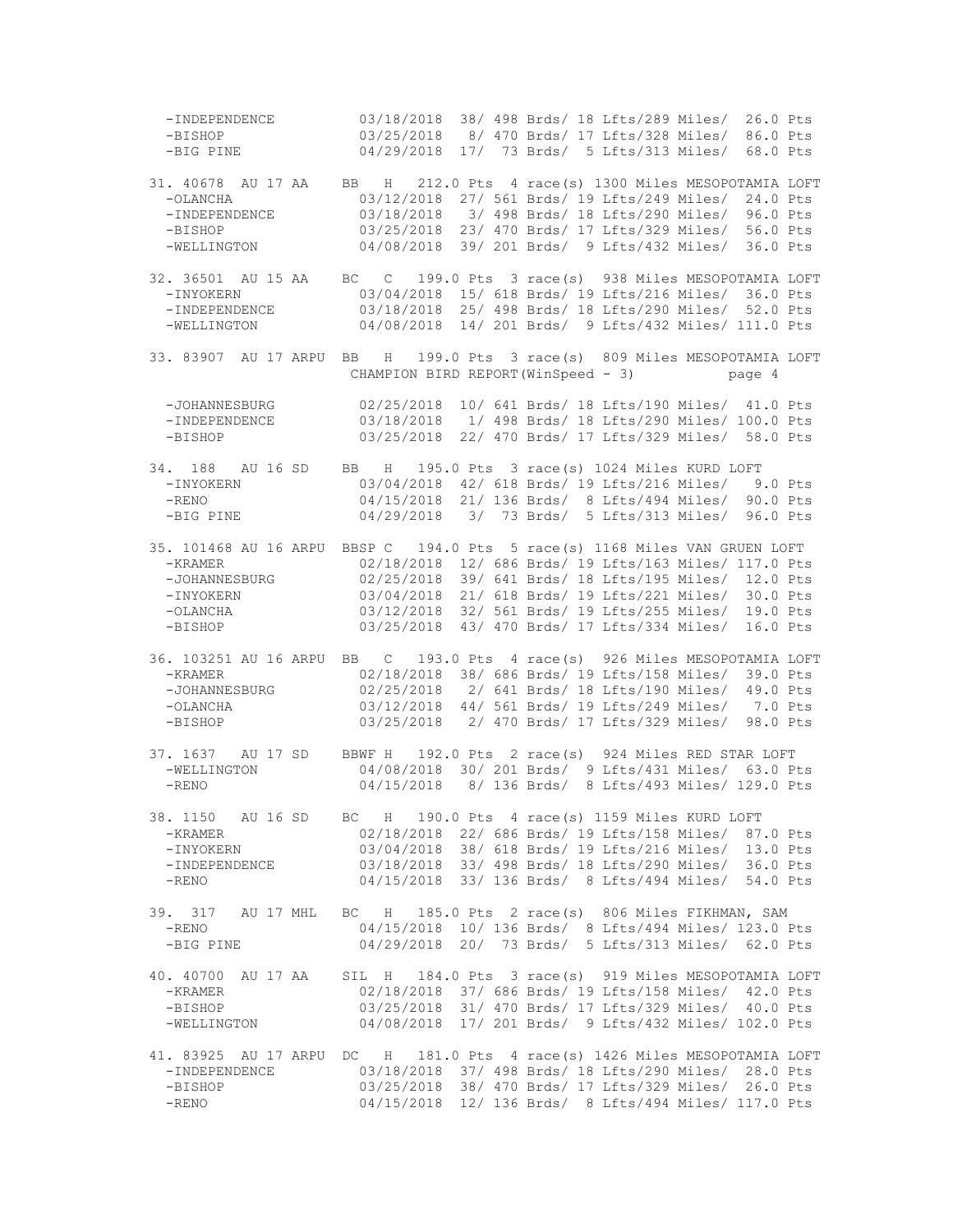-BIG PINE 04/29/2018 46/ 73 Brds/ 5 Lfts/313 Miles/ 10.0 Pts 42. 86 AU 16 SDM BBSP C 180.0 Pts 2 race(s) 663 Miles VAN GRUEN LOFT -KRAMER 02/18/2018 29/ 686 Brds/ 19 Lfts/163 Miles/ 66.0 Pts 04/15/2018 13/ 136 Brds/ 8 Lfts/499 Miles/ 114.0 Pts 43. 332 AU 17 MHL BB H 177.0 Pts 3 race(s) 1184 Miles FIKHMAN, SAM -MONO LAKE 03/31/2018 10/ 366 Brds/ 12 Lfts/378 Miles/ 82.0 Pts -RENO 04/15/2018 28/ 136 Brds/ 8 Lfts/494 Miles/ 69.0 Pts -BIG PINE 04/29/2018 38/ 73 Brds/ 5 Lfts/313 Miles/ 26.0 Pts 44. 27 AU 17 SDM SLSP H 172.0 Pts 4 race(s) 966 Miles VAN GRUEN LOFT -JOHANNESBURG 02/25/2018 25/ 641 Brds/ 18 Lfts/195 Miles/ 26.0 Pts -INYOKERN 03/04/2018 7/ 618 Brds/ 19 Lfts/221 Miles/ 44.0 Pts<br>-OLANCHA 03/12/2018 19/ 561 Brds/ 19 Lfts/255 Miles/ 32.0 Pts -OLANCHA 03/12/2018 19/ 561 Brds/ 19 Lfts/255 Miles/ 32.0 Pts 03/18/2018 16/ 498 Brds/ 18 Lfts/295 Miles/ 70.0 Pts 45. 343 AU 16 MHL BB H 172.0 Pts 5 race(s) 1481 Miles FIKHMAN, SAM -JOHANNESBURG 02/25/2018 36/ 641 Brds/ 18 Lfts/189 Miles/ 15.0 Pts -INYOKERN 03/04/2018 43/ 618 Brds/ 19 Lfts/215 Miles/ 8.0 Pts 03/12/2018 13/ 561 Brds/ 19 Lfts/249 Miles/ 38.0 Pts CHAMPION BIRD REPORT(WinSpeed - 3) page 5 -INDEPENDENCE 03/18/2018 45/ 498 Brds/ 18 Lfts/289 Miles/ 12.0 Pts -HERLONG 04/22/2018 18/ 42 Brds/ 4 Lfts/538 Miles/ 99.0 Pts 46. 5234 AU 15 HP BBWF H 171.0 Pts 3 race(s) 1185 Miles FIKHMAN, SAM -INYOKERN 03/04/2018 3/ 618 Brds/ 19 Lfts/215 Miles/ 48.0 Pts<br>-WELLINGTON 04/08/2018 50/ 201 Brds/ 9 Lfts/431 Miles/ 3.0 Pts 04/08/2018 50/ 201 Brds/ 9 Lfts/431 Miles/ 3.0 Pts -HERLONG 04/22/2018 11/ 42 Brds/ 4 Lfts/538 Miles/ 120.0 Pts 47. 5360 AU 17 VITA BC H 170.0 Pts 2 race(s) 348 Miles MESOPOTAMIA LOFT -KRAMER 02/18/2018 7/ 686 Brds/ 19 Lfts/158 Miles/ 132.0 Pts<br>-JOHANNESBURG 02/25/2018 13/ 641 Brds/ 18 Lfts/190 Miles/ 38.0 Pts 02/25/2018 13/ 641 Brds/ 18 Lfts/190 Miles/ 38.0 Pts 48. 394 AU 17 MESO BC C 168.0 Pts 3 race(s) 1175 Miles MESOPOTAMIA LOFT -OLANCHA 03/12/2018 42/ 561 Brds/ 19 Lfts/249 Miles/ 9.0 Pts -WELLINGTON 04/08/2018 42/ 201 Brds/ 9 Lfts/432 Miles/ 27.0 Pts -RENO 04/15/2018 7/ 136 Brds/ 8 Lfts/494 Miles/ 132.0 Pts 49. 771 AU 16 VG BB H 167.0 Pts 4 race(s) 908 Miles VAN GRUEN LOFT -KRAMER 02/18/2018 44/ 686 Brds/ 19 Lfts/163 Miles/ 21.0 Pts 02/25/2018 23/ 641 Brds/ 18 Lfts/195 Miles/ 28.0 Pts -OLANCHA 03/12/2018 5/ 561 Brds/ 19 Lfts/255 Miles/ 46.0 Pts 03/18/2018 15/ 498 Brds/ 18 Lfts/295 Miles/ 72.0 Pts 50. 210 AU 17 SDM BB H 166.0 Pts 2 race(s) 808 Miles KURD LOFT -RENO 04/15/2018 17/ 136 Brds/ 8 Lfts/494 Miles/ 102.0 Pts<br>-BIG PINE 04/29/2018 19/ 73 Brds/ 5 Lfts/313 Miles/ 64.0 Pts 04/29/2018 19/ 73 Brds/ 5 Lfts/313 Miles/ 64.0 Pts 51. 300 AU 16 MHL BB C 166.0 Pts 3 race(s) 1061 Miles FIKHMAN, SAM -JOHANNESBURG 02/25/2018 48/ 641 Brds/ 18 Lfts/189 Miles/ 3.0 Pts -MONO LAKE  $03/31/2018$  25/ 366 Brds/ 12 Lfts/378 Miles/ 52.0 Pts -RENO 04/15/2018 14/ 136 Brds/ 8 Lfts/494 Miles/ 111.0 Pts 52. 502 AU 17 SD BBWF H 166.0 Pts 2 race(s) 472 Miles KURD LOFT -KRAMER 02/18/2018 23/ 686 Brds/ 19 Lfts/158 Miles/ 84.0 Pts -BIG PINE 04/29/2018 10/ 73 Brds/ 5 Lfts/313 Miles/ 82.0 Pts 53. 4 AU 16 BIG BB H 165.0 Pts 2 race(s) 811 Miles MESOPOTAMIA LOFT -MONO LAKE 03/31/2018 3/ 366 Brds/ 12 Lfts/379 Miles/ 96.0 Pts -WELLINGTON 04/08/2018 28/ 201 Brds/ 9 Lfts/432 Miles/ 69.0 Pts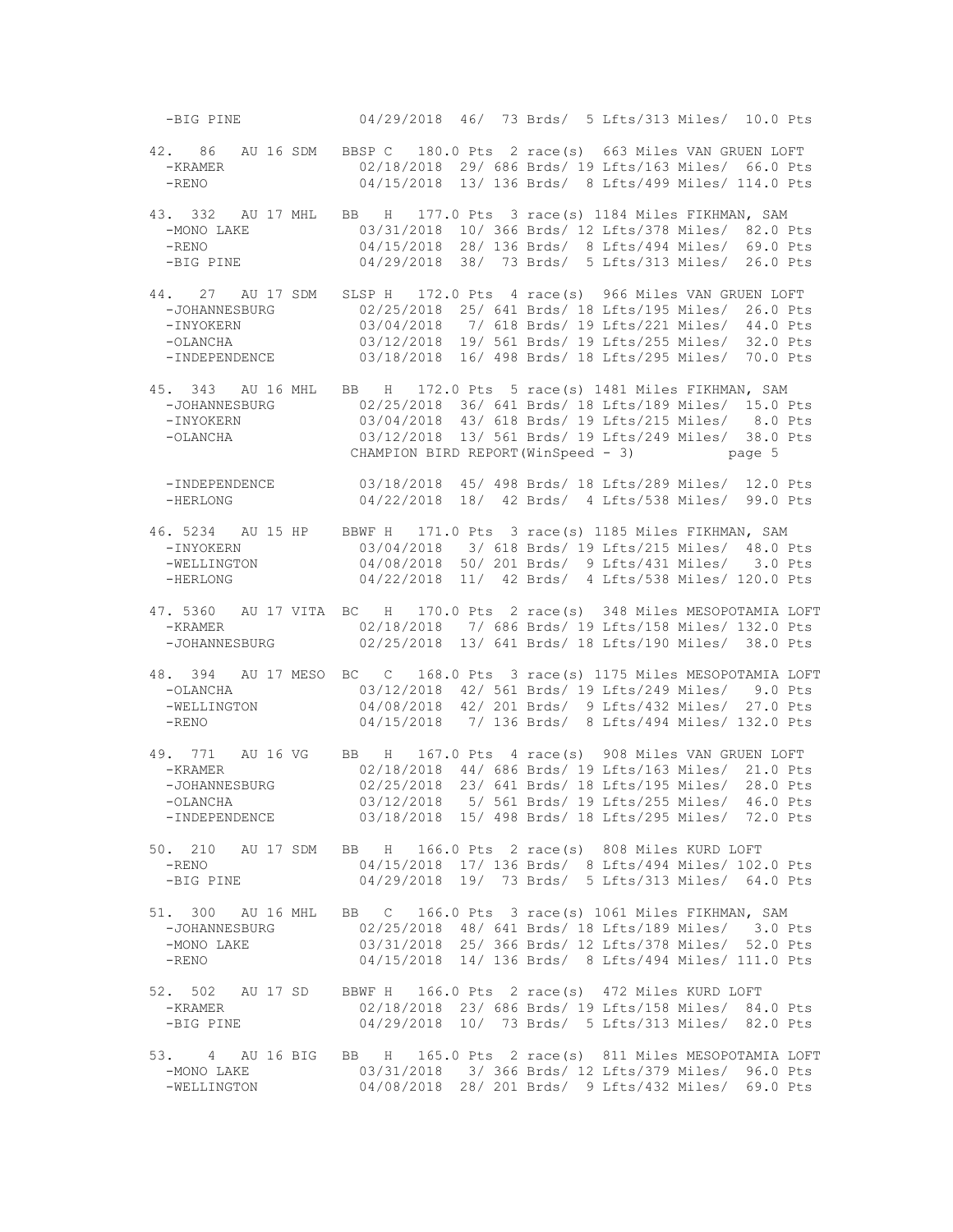54. 1530 AU 17 SD DC H 165.0 Pts 2 race(s) 929 Miles MILESTONE LOFT 04/08/2018 4/ 201 Brds/ 9 Lfts/433 Miles/ 141.0 Pts -RENO 04/15/2018 43/ 136 Brds/ 8 Lfts/495 Miles/ 24.0 Pts 55. 404 AU 17 MESO BC H 162.0 Pts 2 race(s) 407 Miles MESOPOTAMIA LOFT -KRAMER 02/18/2018 11/ 686 Brds/ 19 Lfts/158 Miles/ 120.0 Pts 03/12/2018 9/ 561 Brds/ 19 Lfts/249 Miles/ 42.0 Pts 56. 323 AU 17 MHL SIL H 161.0 Pts 3 race(s) 595 Miles FIKHMAN, SAM -KRAMER 02/18/2018 10/ 686 Brds/ 19 Lfts/157 Miles/ 123.0 Pts -JOHANNESBURG 02/25/2018 16/ 641 Brds/ 18 Lfts/189 Miles/ 35.0 Pts -OLANCHA 03/12/2018 48/ 561 Brds/ 19 Lfts/249 Miles/ 3.0 Pts 57. 83914 AU 17 ARPU BB H 159.0 Pts 3 race(s) 868 Miles MESOPOTAMIA LOFT 03/12/2018 8/ 561 Brds/ 19 Lfts/249 Miles/ 43.0 Pts -INDEPENDENCE 03/18/2018 8/ 498 Brds/ 18 Lfts/290 Miles/ 86.0 Pts -BISHOP 03/25/2018 36/ 470 Brds/ 17 Lfts/329 Miles/ 30.0 Pts 58. 101469 AU 16 ARPU BBWF C 157.0 Pts 3 race(s) 580 Miles VAN GRUEN LOFT -KRAMER 02/18/2018 13/ 686 Brds/ 19 Lfts/163 Miles/ 114.0 Pts -JOHANNESBURG 02/25/2018 32/ 641 Brds/ 18 Lfts/195 Miles/ 19.0 Pts 03/04/2018 27/ 618 Brds/ 19 Lfts/221 Miles/ 24.0 Pts 59. 409 AU 17 MHL BBSP H 155.0 Pts 2 race(s) 787 Miles FIKHMAN, SAM -OLANCHA 03/12/2018 28/ 561 Brds/ 19 Lfts/249 Miles/ 23.0 Pts -HERLONG 04/22/2018 7/ 42 Brds/ 4 Lfts/538 Miles/ 132.0 Pts CHAMPION BIRD REPORT(WinSpeed - 3) page 6 60. 245 AU 17 SDM BC C 152.0 Pts 2 race(s) 619 Miles MESOPOTAMIA LOFT 03/18/2018 10/ 498 Brds/ 18 Lfts/290 Miles/ 82.0 Pts -BISHOP 03/25/2018 16/ 470 Brds/ 17 Lfts/329 Miles/ 70.0 Pts 61. 429 AU 15 SD BB H 150.0 Pts 1 race(s) 433 Miles MILESTONE LOFT 04/08/2018 1/ 201 Brds/ 9 Lfts/433 Miles/ 150.0 Pts 62. 214 AU 16 MHL PENN C 149.0 Pts 2 race(s) 872 Miles FIKHMAN, SAM -MONO LAKE 03/31/2018 50/ 366 Brds/ 12 Lfts/378 Miles/ 2.0 Pts -RENO 04/15/2018 2/ 136 Brds/ 8 Lfts/494 Miles/ 147.0 Pts 63. 440 AU 17 MHL BB H 147.0 Pts 3 race(s) 733 Miles FIKHMAN, SAM -JOHANNESBURG 02/25/2018 40/ 641 Brds/ 18 Lfts/189 Miles/ 11.0 Pts 03/04/2018 9/ 618 Brds/ 19 Lfts/215 Miles/ 42.0 Pts -BISHOP 03/25/2018 4/ 470 Brds/ 17 Lfts/328 Miles/ 94.0 Pts 64. 1042 AU 17 MTZ BC H 147.0 Pts 1 race(s) 436 Miles TRIPLE CROWN CLASSIC -WELLINGTON 04/08/2018 2/ 201 Brds/ 9 Lfts/436 Miles/ 147.0 Pts 65. 175 AU 15 SD BBWF H 146.0 Pts 2 race(s) 728 Miles FIKHMAN, SAM 02/25/2018 43/ 641 Brds/ 18 Lfts/189 Miles/ 8.0 Pts -HERLONG 04/22/2018 5/ 42 Brds/ 4 Lfts/538 Miles/ 138.0 Pts 66. 286 AU 16 MESO DC H 146.0 Pts 2 race(s) 448 Miles MESOPOTAMIA LOFT -KRAMER 02/18/2018 9/ 686 Brds/ 19 Lfts/158 Miles/ 126.0 Pts -INDEPENDENCE 03/18/2018 41/ 498 Brds/ 18 Lfts/290 Miles/ 20.0 Pts 67. 416 AU 17 SD BB H 146.0 Pts 2 race(s) 746 Miles KURD LOFT 04/08/2018 29/ 201 Brds/ 9 Lfts/432 Miles/ 66.0 Pts -BIG PINE 04/29/2018 11/ 73 Brds/ 5 Lfts/313 Miles/ 80.0 Pts 68. 17148 AU 17 APC BB H 145.0 Pts 3 race(s) 709 Miles TRIPLE CROWN CLASSIC -KRAMER 02/18/2018 14/ 686 Brds/ 19 Lfts/162 Miles/ 111.0 Pts 03/12/2018 23/ 561 Brds/ 19 Lfts/253 Miles/ 28.0 Pts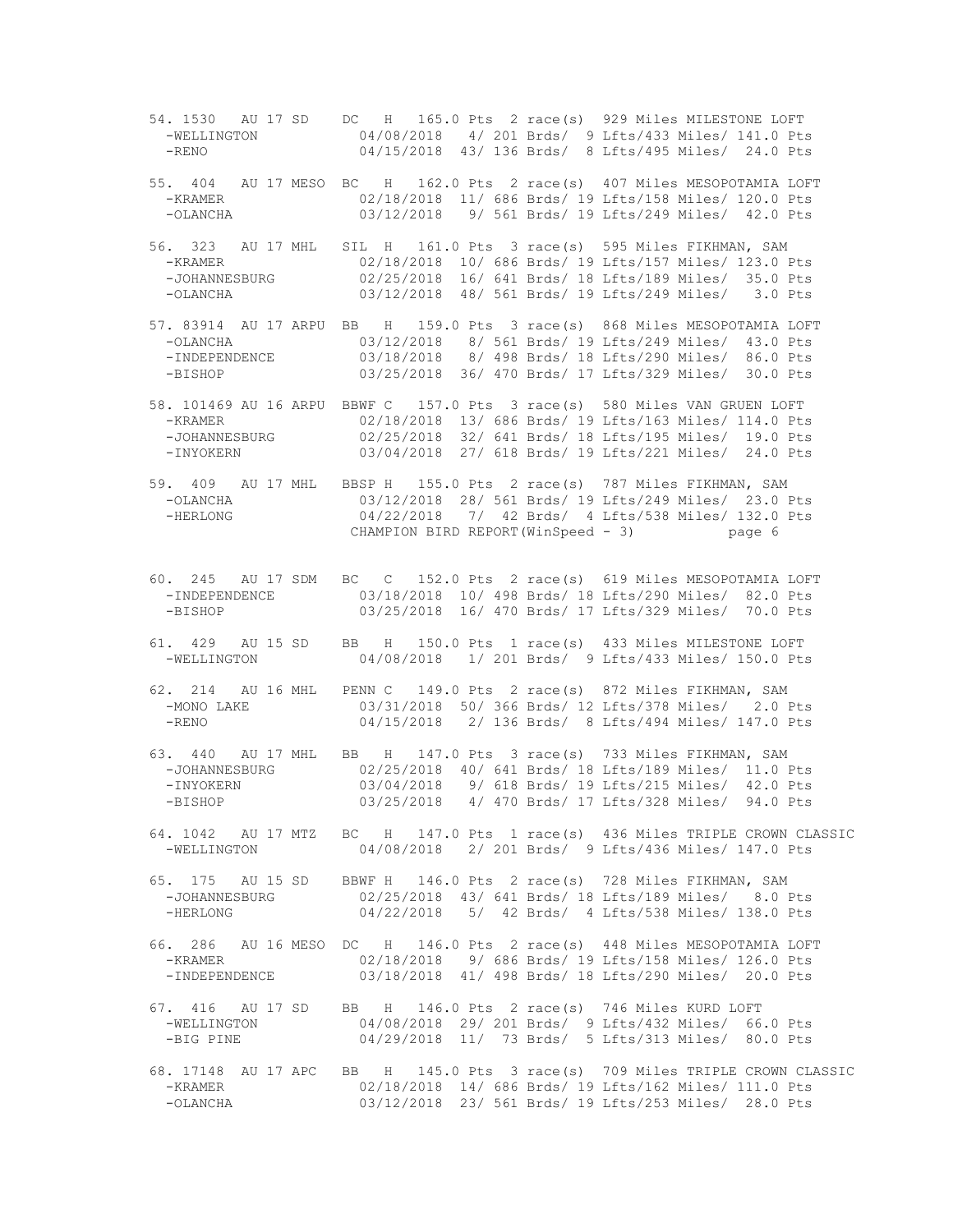-INDEPENDENCE 03/18/2018 48/ 498 Brds/ 18 Lfts/294 Miles/ 6.0 Pts 69. 7616 AU 17 NYKA BLK H 145.0 Pts 2 race(s) 543 Miles FIKHMAN, SAM -INYOKERN 03/04/2018 2/ 618 Brds/ 19 Lfts/215 Miles/ 49.0 Pts -BISHOP 03/25/2018 3/ 470 Brds/ 17 Lfts/328 Miles/ 96.0 Pts 70. 167 AU 17 SDM BB H 144.0 Pts 1 race(s) 433 Miles MILESTONE LOFT -WELLINGTON 04/08/2018 3/ 201 Brds/ 9 Lfts/433 Miles/ 144.0 Pts 71. 731 AU 15 SD BB H 144.0 Pts 1 race(s) 539 Miles KURD LOFT -HERLONG 04/22/2018 3/ 42 Brds/ 4 Lfts/539 Miles/ 144.0 Pts 72. 40682 AU 17 AA BB H 144.0 Pts 1 race(s) 158 Miles MESOPOTAMIA LOFT -KRAMER 02/18/2018 3/ 686 Brds/ 19 Lfts/158 Miles/ 144.0 Pts 73. 18 AU 17 SBRP DCWF H 141.0 Pts 2 race(s) 382 Miles TRIPLE CROWN CLASSIC -KRAMER 02/18/2018 15/ 686 Brds/ 19 Lfts/162 Miles/ 108.0 Pts -INYOKERN 03/04/2018 18/ 618 Brds/ 19 Lfts/220 Miles/ 33.0 Pts 74. 211 AU 17 SDM BB H 141.0 Pts 2 race(s) 808 Miles KURD LOFT -RENO 04/15/2018 24/ 136 Brds/ 8 Lfts/494 Miles/ 81.0 Pts<br>-BIG PINE 04/29/2018 21/ 73 Brds/ 5 Lfts/313 Miles/ 60.0 Pts 04/29/2018 21/ 73 Brds/ 5 Lfts/313 Miles/ 60.0 Pts 75. 5 AU 17 SDM DC C 138.0 Pts 3 race(s) 552 Miles B.S. LOFT II -KRAMER 02/18/2018 25/ 686 Brds/ 19 Lfts/154 Miles/ 78.0 Pts -JOHANNESBURG 02/25/2018 9/ 641 Brds/ 18 Lfts/186 Miles/ 42.0 Pts -INYOKERN 03/04/2018 33/ 618 Brds/ 19 Lfts/212 Miles/ 18.0 Pts 76. 13 AU 17 SDM SIL H 138.0 Pts 4 race(s) 1105 Miles VAN GRUEN LOFT -INYOKERN 03/04/2018 28/ 618 Brds/ 19 Lfts/221 Miles/ 23.0 Pts -OLANCHA 03/12/2018 18/ 561 Brds/ 19 Lfts/255 Miles/ 33.0 Pts CHAMPION BIRD REPORT(WinSpeed - 3) page 7 -INDEPENDENCE 03/18/2018 19/ 498 Brds/ 18 Lfts/295 Miles/ 64.0 Pts<br>-BISHOP 03/25/2018 42/ 470 Brds/ 17 Lfts/334 Miles/ 18.0 Pts 03/25/2018 42/ 470 Brds/ 17 Lfts/334 Miles/ 18.0 Pts 77. 414 AU 17 MHL BB C 138.0 Pts 2 race(s) 806 Miles FIKHMAN, SAM -RENO 04/15/2018 19/ 136 Brds/ 8 Lfts/494 Miles/ 96.0 Pts -BIG PINE 04/29/2018 30/ 73 Brds/ 5 Lfts/313 Miles/ 42.0 Pts 78. 25740 AU 15 JEDD BC H 138.0 Pts 1 race(s) 495 Miles MILESTONE LOFT -RENO 04/15/2018 5/ 136 Brds/ 8 Lfts/495 Miles/ 138.0 Pts 79. 298 AU 16 MHL SIL H 135.0 Pts 1 race(s) 538 Miles FIKHMAN, SAM 04/22/2018 6/ 42 Brds/ 4 Lfts/538 Miles/ 135.0 Pts 80. 176 AU 17 SDM BB C 132.0 Pts 1 race(s) 433 Miles MILESTONE LOFT -WELLINGTON 04/08/2018 7/ 201 Brds/ 9 Lfts/433 Miles/ 132.0 Pts 81. 1777 AU 17 VG BCSP H 131.0 Pts 3 race(s) 742 Miles VAN GRUEN LOFT -KRAMER 02/18/2018 30/ 686 Brds/ 19 Lfts/163 Miles/ 63.0 Pts -JOHANNESBURG 02/25/2018 21/ 641 Brds/ 18 Lfts/195 Miles/ 30.0 Pts -MONO LAKE 03/31/2018 32/ 366 Brds/ 12 Lfts/384 Miles/ 38.0 Pts 82. 346 AU 17 MESO BB C 129.0 Pts 1 race(s) 158 Miles MESOPOTAMIA LOFT -KRAMER 02/18/2018 8/ 686 Brds/ 19 Lfts/158 Miles/ 129.0 Pts 83. 992 AU 15 SD BB C 129.0 Pts 1 race(s) 539 Miles KURD LOFT -HERLONG 04/22/2018 8/ 42 Brds/ 4 Lfts/539 Miles/ 129.0 Pts 84. 3591 AU 16 VITA BB H 129.0 Pts 2 race(s) 506 Miles MESOPOTAMIA LOFT -INYOKERN 03/04/2018 16/ 618 Brds/ 19 Lfts/216 Miles/ 35.0 Pts 03/18/2018 4/ 498 Brds/ 18 Lfts/290 Miles/ 94.0 Pts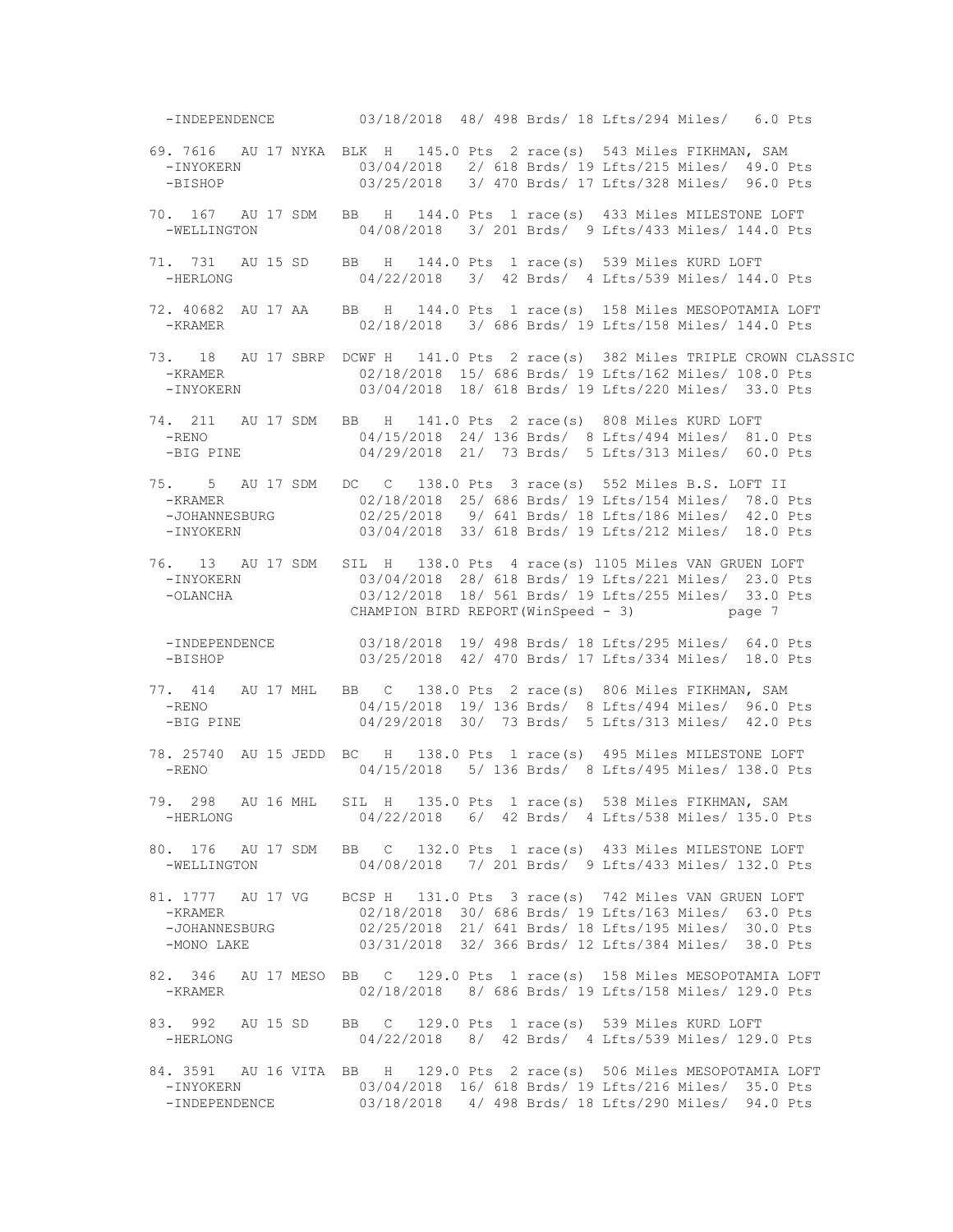85. 356 AU 16 MHL BCSP H 128.0 Pts 2 race(s) 691 Miles FIKHMAN, SAM 03/31/2018 1/ 366 Brds/ 12 Lfts/378 Miles/ 100.0 Pts -BIG PINE 04/29/2018 37/ 73 Brds/ 5 Lfts/313 Miles/ 28.0 Pts 86. 231 AU 17 SD SIL H 126.0 Pts 3 race(s) 1073 Miles Antal Les -OLANCHA 03/12/2018 38/ 561 Brds/ 19 Lfts/254 Miles/ 13.0 Pts -MONO LAKE 03/31/2018 20/ 366 Brds/ 12 Lfts/383 Miles/ 62.0 Pts -WELLINGTON 04/08/2018 34/ 201 Brds/ 9 Lfts/436 Miles/ 51.0 Pts 87. 365 AU 16 MHL BB C 126.0 Pts 1 race(s) 538 Miles FIKHMAN, SAM -HERLONG 04/22/2018 9/ 42 Brds/ 4 Lfts/538 Miles/ 126.0 Pts 88. 335 AU 17 MHL BBWF H 125.0 Pts 2 race(s) 806 Miles FIKHMAN, SAM 04/15/2018 22/ 136 Brds/ 8 Lfts/494 Miles/ 87.0 Pts -BIG PINE 04/29/2018 32/ 73 Brds/ 5 Lfts/313 Miles/ 38.0 Pts 89. 498 AU 17 MHL BBSP C 124.0 Pts 2 race(s) 760 Miles FIKHMAN, SAM -BISHOP 03/25/2018 46/ 470 Brds/ 17 Lfts/328 Miles/ 10.0 Pts -WELLINGTON 04/08/2018 13/ 201 Brds/ 9 Lfts/431 Miles/ 114.0 Pts 90. 1755 AU 17 VG BB H 124.0 Pts 2 race(s) 384 Miles VAN GRUEN LOFT -KRAMER 02/18/2018 17/ 686 Brds/ 19 Lfts/163 Miles/ 102.0 Pts -INYOKERN 03/04/2018 29/ 618 Brds/ 19 Lfts/221 Miles/ 22.0 Pts 91. 102274 AU 16 ARPU SLT H 122.0 Pts 2 race(s) 808 Miles KURD LOFT -RENO 04/15/2018 29/ 136 Brds/ 8 Lfts/494 Miles/ 66.0 Pts -BIG PINE 04/29/2018 23/ 73 Brds/ 5 Lfts/313 Miles/ 56.0 Pts 92. 1823 AU 17 VG BB H 122.0 Pts 4 race(s) 908 Miles VAN GRUEN LOFT -KRAMER 02/18/2018 35/ 686 Brds/ 19 Lfts/163 Miles/ 48.0 Pts -JOHANNESBURG 02/25/2018 26/ 641 Brds/ 18 Lfts/195 Miles/ 25.0 Pts -OLANCHA 03/12/2018 4/ 561 Brds/ 19 Lfts/255 Miles/ 47.0 Pts 03/18/2018 50/ 498 Brds/ 18 Lfts/295 Miles/ 2.0 Pts 93. 1845 AU 17 VG BB H 122.0 Pts 2 race(s) 614 Miles VAN GRUEN LOFT CHAMPION BIRD REPORT(WinSpeed - 3) page 8 -INDEPENDENCE 03/18/2018 28/ 498 Brds/ 18 Lfts/295 Miles/ 46.0 Pts -BIG PINE 04/29/2018 13/ 73 Brds/ 5 Lfts/318 Miles/ 76.0 Pts 94. 375 AU 17 MESO DCWF C 120.0 Pts 2 race(s) 761 Miles MESOPOTAMIA LOFT 03/25/2018 21/ 470 Brds/ 17 Lfts/329 Miles/ 60.0 Pts -WELLINGTON 04/08/2018 31/ 201 Brds/ 9 Lfts/432 Miles/ 60.0 Pts 95. 110 AU 17 SDM BBWF H 117.0 Pts 1 race(s) 431 Miles FIKHMAN, SAM -WELLINGTON 04/08/2018 12/ 201 Brds/ 9 Lfts/431 Miles/ 117.0 Pts 96. 1574 AU 17 SD DC H 117.0 Pts 2 race(s) 876 Miles MILESTONE LOFT 03/31/2018 12/ 366 Brds/ 12 Lfts/380 Miles/ 78.0 Pts -RENO 04/15/2018 38/ 136 Brds/ 8 Lfts/495 Miles/ 39.0 Pts 97. 1695 AU 14 SD BC H 114.0 Pts 1 race(s) 538 Miles FIKHMAN, SAM -HERLONG 04/22/2018 13/ 42 Brds/ 4 Lfts/538 Miles/ 114.0 Pts 98. 83939 AU 17 ARPU BB C 113.0 Pts 3 race(s) 971 Miles MESOPOTAMIA LOFT -OLANCHA 03/12/2018 7/ 561 Brds/ 19 Lfts/249 Miles/ 44.0 Pts -INDEPENDENCE 03/18/2018 36/ 498 Brds/ 18 Lfts/290 Miles/ 30.0 Pts -WELLINGTON 04/08/2018 38/ 201 Brds/ 9 Lfts/432 Miles/ 39.0 Pts 99. 1997 AU 15 SD BB H 112.0 Pts 3 race(s) 972 Miles KURD LOFT -OLANCHA 03/12/2018 34/ 561 Brds/ 19 Lfts/250 Miles/ 17.0 Pts -INDEPENDENCE 03/18/2018 20/ 498 Brds/ 18 Lfts/290 Miles/ 62.0 Pts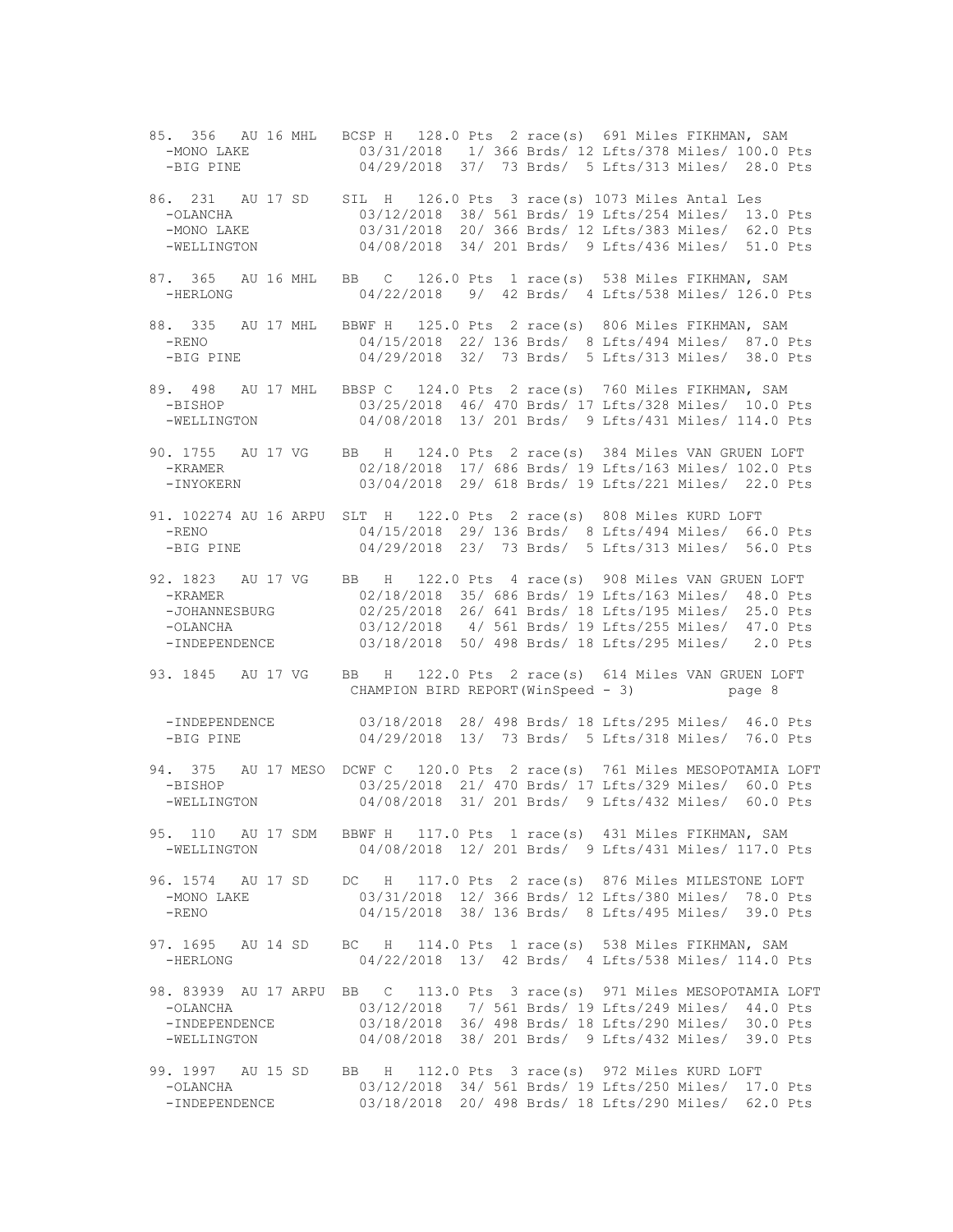-WELLINGTON 04/08/2018 40/ 201 Brds/ 9 Lfts/432 Miles/ 33.0 Pts 100. 442 AU 17 MHL BC C 111.0 Pts 1 race(s) 538 Miles FIKHMAN, SAM -HERLONG 04/22/2018 14/ 42 Brds/ 4 Lfts/538 Miles/ 111.0 Pts 101. 118 AU 17 SDM BC C 110.0 Pts 2 race(s) 577 Miles FIKHMAN, SAM -OLANCHA 03/12/2018 3/ 561 Brds/ 19 Lfts/249 Miles/ 48.0 Pts -BISHOP 03/25/2018 20/ 470 Brds/ 17 Lfts/328 Miles/ 62.0 Pts 102. 158 AU 16 SD BBSP H 108.0 Pts 1 race(s) 539 Miles KURD LOFT -HERLONG 04/22/2018 15/ 42 Brds/ 4 Lfts/539 Miles/ 108.0 Pts 103. 389 AU 17 JEDD DC H 108.0 Pts 1 race(s) 432 Miles CANO, TOM -WELLINGTON 04/08/2018 15/ 201 Brds/ 9 Lfts/432 Miles/ 108.0 Pts 104. 187 AU 17 SDM BB C 107.0 Pts 2 race(s) 814 Miles MILESTONE LOFT -MONO LAKE 03/31/2018 44/ 366 Brds/ 12 Lfts/380 Miles/ 14.0 Pts -WELLINGTON 04/08/2018 20/ 201 Brds/ 9 Lfts/433 Miles/ 93.0 Pts 105. 664 AU 16 VG BC H 107.0 Pts 3 race(s) 692 Miles VAN GRUEN LOFT -KRAMER 02/18/2018 31/ 686 Brds/ 19 Lfts/163 Miles/ 60.0 Pts<br>-JOHANNESBURG 02/25/2018 28/ 641 Brds/ 18 Lfts/195 Miles/ 23.0 Pts -JOHANNESBURG 02/25/2018 28/ 641 Brds/ 18 Lfts/195 Miles/ 23.0 Pts -BISHOP 03/25/2018 39/ 470 Brds/ 17 Lfts/334 Miles/ 24.0 Pts 106. 321 AU 17 MHL BB H 106.0 Pts 3 race(s) 792 Miles FIKHMAN, SAM -INYOKERN 03/04/2018 47/ 618 Brds/ 19 Lfts/215 Miles/ 4.0 Pts -OLANCHA 03/12/2018 15/ 561 Brds/ 19 Lfts/249 Miles/ 36.0 Pts -BISHOP 03/25/2018 18/ 470 Brds/ 17 Lfts/328 Miles/ 66.0 Pts 107. 407 AU 17 SD BB C 106.0 Pts 2 race(s) 808 Miles KURD LOFT -RENO 04/15/2018 27/ 136 Brds/ 8 Lfts/494 Miles/ 72.0 Pts -BIG PINE 04/29/2018 34/ 73 Brds/ 5 Lfts/313 Miles/ 34.0 Pts 108. 436 AU 17 MHL BB C 106.0 Pts 4 race(s) 1111 Miles FIKHMAN, SAM -JOHANNESBURG 02/25/2018 34/ 641 Brds/ 18 Lfts/189 Miles/ 17.0 Pts<br>-INYOKERN 03/04/2018 48/ 618 Brds/ 19 Lfts/215 Miles/ 3.0 Pts -INYOKERN 03/04/2018 48/ 618 Brds/ 19 Lfts/215 Miles/ 3.0 Pts -BISHOP 03/25/2018 10/ 470 Brds/ 17 Lfts/328 Miles/ 82.0 Pts -MONO LAKE 03/31/2018 49/ 366 Brds/ 12 Lfts/378 Miles/ 4.0 Pts 109. 484 AU 17 MHL BB H 105.0 Pts 3 race(s) 895 Miles FIKHMAN, SAM -INYOKERN 03/04/2018 46/ 618 Brds/ 19 Lfts/215 Miles/ 5.0 Pts CHAMPION BIRD REPORT (WinSpeed - 3) page 9 -OLANCHA 03/12/2018 50/ 561 Brds/ 19 Lfts/249 Miles/ 1.0 Pts -WELLINGTON 04/08/2018 18/ 201 Brds/ 9 Lfts/431 Miles/ 99.0 Pts 110. 1730 AU 17 VG RED C 105.0 Pts 1 race(s) 163 Miles VAN GRUEN LOFT -KRAMER 02/18/2018 16/ 686 Brds/ 19 Lfts/163 Miles/ 105.0 Pts 111. 326 AU 17 MHL BBSP H 100.0 Pts 2 race(s) 706 Miles FIKHMAN, SAM -BISHOP 03/25/2018 12/ 470 Brds/ 17 Lfts/328 Miles/ 78.0 Pts -MONO LAKE 03/31/2018 40/ 366 Brds/ 12 Lfts/378 Miles/ 22.0 Pts 112. 42 AU 16 SD BBWF H 99.0 Pts 2 race(s) 487 Miles KURD LOFT -KRAMER 02/18/2018 20/ 686 Brds/ 19 Lfts/158 Miles/ 93.0 Pts -BISHOP 03/25/2018 48/ 470 Brds/ 17 Lfts/329 Miles/ 6.0 Pts 113. 1203 AU 15 SD WHT H 99.0 Pts 1 race(s) 163 Miles VAN GRUEN LOFT -KRAMER 02/18/2018 18/ 686 Brds/ 19 Lfts/163 Miles/ 99.0 Pts 114. 100 AU 17 SDM BB H 96.0 Pts 2 race(s) 543 Miles FIKHMAN, SAM -INYOKERN 03/04/2018 19/ 618 Brds/ 19 Lfts/215 Miles/ 32.0 Pts 03/25/2018 19/ 470 Brds/ 17 Lfts/328 Miles/ 64.0 Pts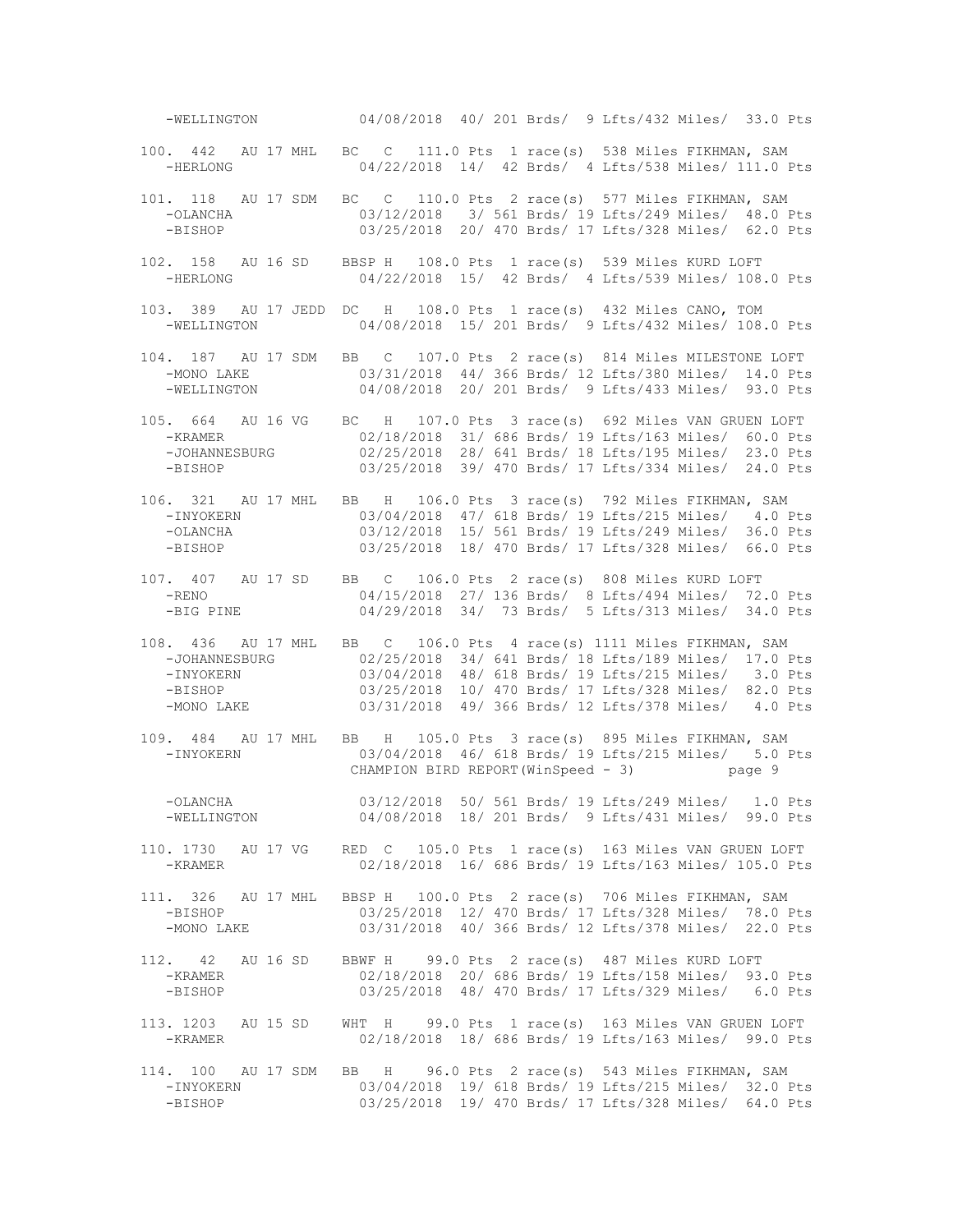115. 1374 AU 14 SD GRIZ H 96.0 Pts 1 race(s) 538 Miles FIKHMAN, SAM -HERLONG 04/22/2018 19/ 42 Brds/ 4 Lfts/538 Miles/ 96.0 Pts 116. 25773 AU 15 JEDD DC C 96.0 Pts 1 race(s) 164 Miles SKY CHARGERS -KRAMER 02/18/2018 19/ 686 Brds/ 19 Lfts/164 Miles/ 96.0 Pts 117. 40 AU 17 SDM BBSP H 95.0 Pts 2 race(s) 692 Miles TRIPLE CROWN CLASSIC -JOHANNESBURG 02/25/2018 49/ 641 Brds/ 18 Lfts/194 Miles/ 2.0 Pts -RENO 04/15/2018 20/ 136 Brds/ 8 Lfts/498 Miles/ 93.0 Pts 118. 428 AU 17 MHL BC H 95.0 Pts 2 race(s) 680 Miles FIKHMAN, SAM -OLANCHA 03/12/2018 1/ 561 Brds/ 19 Lfts/249 Miles/ 50.0 Pts -WELLINGTON 04/08/2018 36/ 201 Brds/ 9 Lfts/431 Miles/ 45.0 Pts 119. 29 AU 16 SD BB H 94.0 Pts 1 race(s) 379 Miles KURD LOFT -MONO LAKE 03/31/2018 4/ 366 Brds/ 12 Lfts/379 Miles/ 94.0 Pts 120. 385 AU 17 SPO BC H 93.0 Pts 2 race(s) 550 Miles VAN GRUEN LOFT -OLANCHA 03/12/2018 24/ 561 Brds/ 19 Lfts/255 Miles/ 27.0 Pts 03/18/2018 18/ 498 Brds/ 18 Lfts/295 Miles/ 66.0 Pts 121. 7049 AU 17 PNWC BB H 93.0 Pts 4 race(s) 903 Miles TRIPLE CROWN CLASSIC -KRAMER 02/18/2018 43/ 686 Brds/ 19 Lfts/162 Miles/ 24.0 Pts -JOHANNESBURG 02/25/2018 19/ 641 Brds/ 18 Lfts/194 Miles/ 32.0 Pts -OLANCHA 03/12/2018 22/ 561 Brds/ 19 Lfts/253 Miles/ 29.0 Pts -INDEPENDENCE 03/18/2018 47/ 498 Brds/ 18 Lfts/294 Miles/ 8.0 Pts 122. 47 AU 17 SDM BBWF H 92.0 Pts 1 race(s) 313 Miles KURD LOFT -BIG PINE 04/29/2018 5/ 73 Brds/ 5 Lfts/313 Miles/ 92.0 Pts 123. 497 AU 17 MHL BB H 92.0 Pts 2 race(s) 872 Miles FIKHMAN, SAM -MONO LAKE 03/31/2018 35/ 366 Brds/ 12 Lfts/378 Miles/ 32.0 Pts<br>-RENO 04/15/2018 31/ 136 Brds/ 8 Lfts/494 Miles/ 60.0 Pts 04/15/2018 31/ 136 Brds/ 8 Lfts/494 Miles/ 60.0 Pts 124. 273 AU 16 SDM BBPD H 90.0 Pts 1 race(s) 158 Miles KURD LOFT<br>-KRAMER 02/18/2018 21/ 686 Brds/ 19 Lfts/158 Miles/ 90 02/18/2018 21/ 686 Brds/ 19 Lfts/158 Miles/ 90.0 Pts 125. 440 AU 17 SD BBWF H 90.0 Pts 1 race(s) 313 Miles KURD LOFT -BIG PINE 04/29/2018 6/ 73 Brds/ 5 Lfts/313 Miles/ 90.0 Pts 126. 458 AU 17 MHL BC H 90.0 Pts 2 race(s) 618 Miles FIKHMAN, SAM 03/18/2018 22/ 498 Brds/ 18 Lfts/289 Miles/ 58.0 Pts -BISHOP 03/25/2018 35/ 470 Brds/ 17 Lfts/328 Miles/ 32.0 Pts 127. 878 AU 04 SD BC H 90.0 Pts 1 race(s) 432 Miles CANO, TOM CHAMPION BIRD REPORT(WinSpeed - 3) page 10 -WELLINGTON 04/08/2018 21/ 201 Brds/ 9 Lfts/432 Miles/ 90.0 Pts 128. 476 AU 17 MHL BC H 88.0 Pts 1 race(s) 328 Miles FIKHMAN, SAM -BISHOP 03/25/2018 7/ 470 Brds/ 17 Lfts/328 Miles/ 88.0 Pts 129. 598 AU 17 SD BB H 88.0 Pts 1 race(s) 313 Miles KURD LOFT -BIG PINE 04/29/2018 7/ 73 Brds/ 5 Lfts/313 Miles/ 88.0 Pts 130. 521 AU 17 SD BC H 86.0 Pts 1 race(s) 313 Miles KURD LOFT -BIG PINE 04/29/2018 8/ 73 Brds/ 5 Lfts/313 Miles/ 86.0 Pts 131. 1554 AU 16 SD BB H 86.0 Pts 1 race(s) 378 Miles RED STAR LOFT -MONO LAKE 03/31/2018 8/ 366 Brds/ 12 Lfts/378 Miles/ 86.0 Pts 132. 226 AU 17 SD BB C 84.0 Pts 1 race(s) 436 Miles Antal Les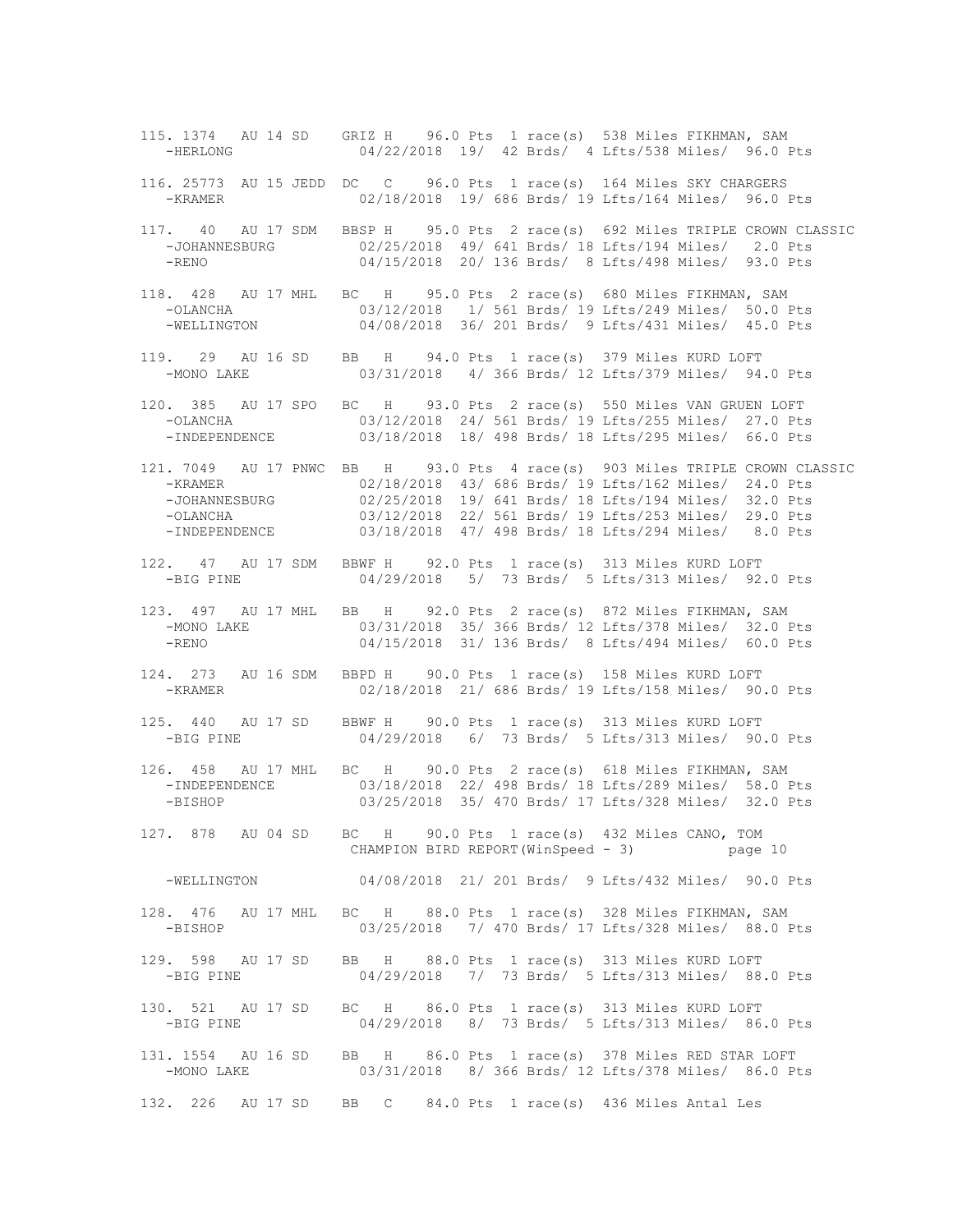-WELLINGTON 04/08/2018 23/ 201 Brds/ 9 Lfts/436 Miles/ 84.0 Pts 133. 271 AU 16 MHL DBWF C 84.0 Pts 1 race(s) 378 Miles FIKHMAN, SAM -MONO LAKE 03/31/2018 9/ 366 Brds/ 12 Lfts/378 Miles/ 84.0 Pts 134. 102272 AU 16 ARPU BBWF H 84.0 Pts 1 race(s) 313 Miles KURD LOFT -BIG PINE 04/29/2018 9/ 73 Brds/ 5 Lfts/313 Miles/ 84.0 Pts 135. 1119 AU 17 SD BC H 84.0 Pts 1 race(s) 492 Miles GARVER, MILO -RENO 04/15/2018 23/ 136 Brds/ 8 Lfts/492 Miles/ 84.0 Pts 136. 426 AU 17 SD BBWF C 83.0 Pts 2 race(s) 808 Miles KURD LOFT -RENO 04/15/2018 30/ 136 Brds/ 8 Lfts/494 Miles/ 63.0 Pts -BIG PINE 04/29/2018 41/ 73 Brds/ 5 Lfts/313 Miles/ 20.0 Pts 137. 1131 AU 17 SD DC C 83.0 Pts 2 race(s) 869 Miles GARVER, MILO -MONO LAKE 03/31/2018 47/ 366 Brds/ 12 Lfts/377 Miles/ 8.0 Pts -RENO 04/15/2018 26/ 136 Brds/ 8 Lfts/492 Miles/ 75.0 Pts 138. 48 AU 17 COR DC C 81.0 Pts 1 race(s) 164 Miles SKY CHARGERS 02/18/2018 24/ 686 Brds/ 19 Lfts/164 Miles/ 81.0 Pts 139. 451 AU 17 MHL BB H 80.0 Pts 1 race(s) 328 Miles FIKHMAN, SAM -BISHOP 03/25/2018 11/ 470 Brds/ 17 Lfts/328 Miles/ 80.0 Pts 140. 277 AU 16 SD DC H 78.0 Pts 1 race(s) 495 Miles MILESTONE LOFT -RENO 04/15/2018 25/ 136 Brds/ 8 Lfts/495 Miles/ 78.0 Pts 141. 815 AU 15 SD BB H 78.0 Pts 1 race(s) 432 Miles KURD LOFT -WELLINGTON 04/08/2018 25/ 201 Brds/ 9 Lfts/432 Miles/ 78.0 Pts 142. 1739 AU 16 SD BB H 78.0 Pts 2 race(s) 603 Miles Antal Les -INYOKERN 03/04/2018 45/ 618 Brds/ 19 Lfts/220 Miles/ 6.0 Pts 03/31/2018 15/ 366 Brds/ 12 Lfts/383 Miles/ 72.0 Pts 143. 96 AU 17 COR DC C 76.0 Pts 1 race(s) 384 Miles SKY CHARGERS 03/31/2018 13/ 366 Brds/ 12 Lfts/384 Miles/ 76.0 Pts 144. 341 AU 17 MHL BBSP H 76.0 Pts 1 race(s) 328 Miles FIKHMAN, SAM -BISHOP 03/25/2018 13/ 470 Brds/ 17 Lfts/328 Miles/ 76.0 Pts 145. 298 AU 17 SDM BB C 75.0 Pts 1 race(s) 158 Miles CANO, TOM -KRAMER 02/18/2018 26/ 686 Brds/ 19 Lfts/158 Miles/ 75.0 Pts 146. 296 AU 17 SD BBSP H 74.0 Pts 2 race(s) 642 Miles KURD LOFT -BISHOP 03/25/2018 50/ 470 Brds/ 17 Lfts/329 Miles/ 2.0 Pts -BIG PINE 04/29/2018 15/ 73 Brds/ 5 Lfts/313 Miles/ 72.0 Pts 147. 449 AU 17 MHL BB C 74.0 Pts 1 race(s) 328 Miles FIKHMAN, SAM 03/25/2018 14/ 470 Brds/ 17 Lfts/328 Miles/ 74.0 Pts CHAMPION BIRD REPORT(WinSpeed - 3) page 11 148. 514 AU 16 COR BB H 74.0 Pts 1 race(s) 384 Miles SKY CHARGERS -MONO LAKE 03/31/2018 14/ 366 Brds/ 12 Lfts/384 Miles/ 74.0 Pts 149. 593 AU 17 SD BB H 74.0 Pts 1 race(s) 313 Miles KURD LOFT -BIG PINE 04/29/2018 14/ 73 Brds/ 5 Lfts/313 Miles/ 74.0 Pts 150. 40701 AU 17 AA BB C 74.0 Pts 2 race(s) 406 Miles MESOPOTAMIA LOFT -JOHANNESBURG 02/25/2018 5/ 641 Brds/ 18 Lfts/190 Miles/ 46.0 Pts 03/04/2018 23/ 618 Brds/ 19 Lfts/216 Miles/ 28.0 Pts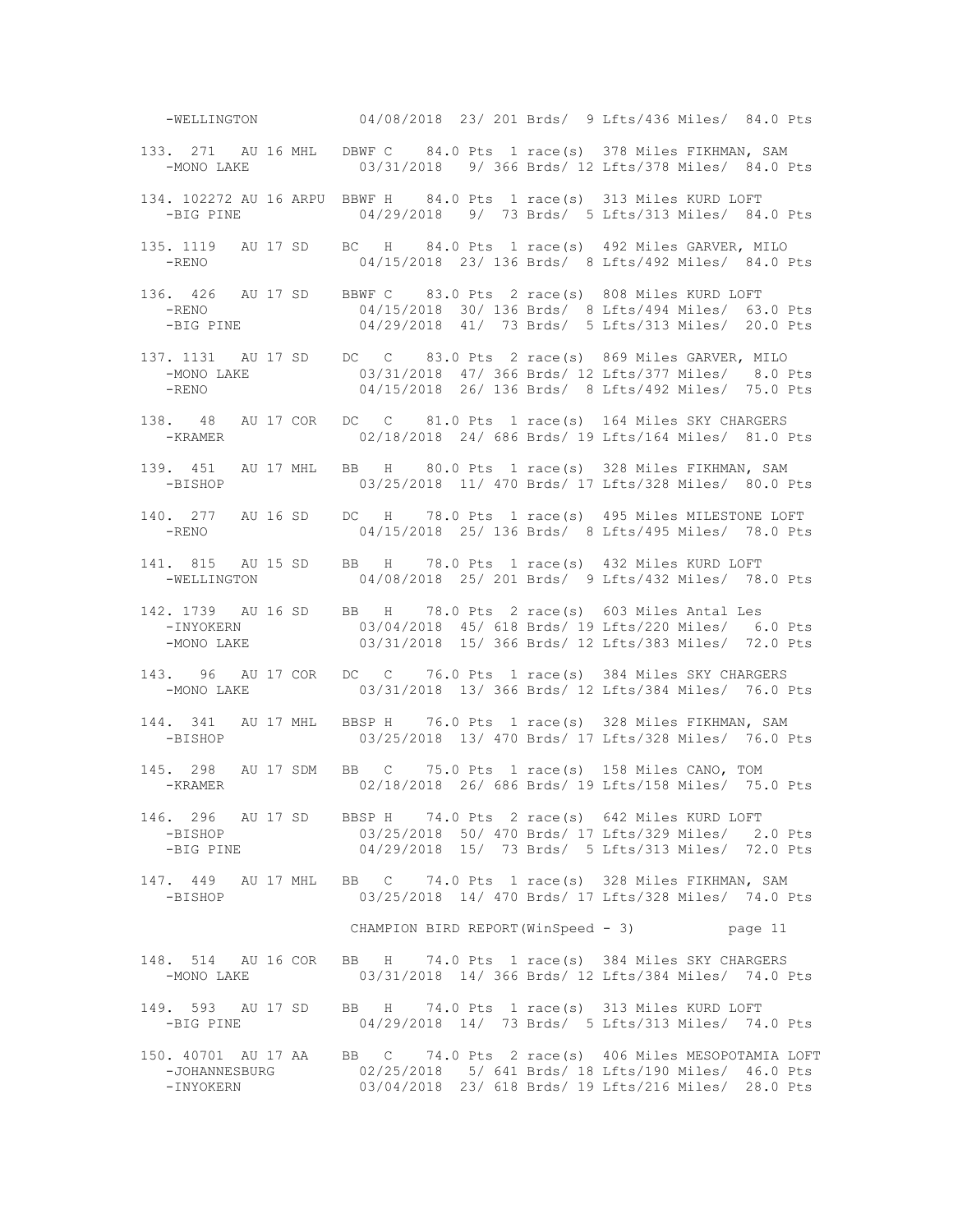151. 79 AU 17 SDM BBWF C 72.0 Pts 1 race(s) 158 Miles LULUS LOFT -KRAMER 02/18/2018 27/ 686 Brds/ 19 Lfts/158 Miles/ 72.0 Pts 152. 460 AU 17 MHL BC H 72.0 Pts 2 race(s) 618 Miles FIKHMAN, SAM -INDEPENDENCE 03/18/2018 21/ 498 Brds/ 18 Lfts/289 Miles/ 60.0 Pts -BISHOP 03/25/2018 45/ 470 Brds/ 17 Lfts/328 Miles/ 12.0 Pts 153. 305 AU 17 SD SIL C 70.0 Pts 1 race(s) 384 Miles SKY CHARGERS -MONO LAKE 03/31/2018 16/ 366 Brds/ 12 Lfts/384 Miles/ 70.0 Pts 154. 1141 AU 17 SD DCSP H 69.0 Pts 2 race(s) 869 Miles GARVER, MILO -MONO LAKE 03/31/2018 45/ 366 Brds/ 12 Lfts/377 Miles/ 12.0 Pts<br>-RENO 04/15/2018 32/ 136 Brds/ 8 Lfts/492 Miles/ 57.0 Pts 04/15/2018 32/ 136 Brds/ 8 Lfts/492 Miles/ 57.0 Pts 155. 1887 AU 17 SD BB C 68.0 Pts 1 race(s) 383 Miles Antal Les -MONO LAKE 03/31/2018 17/ 366 Brds/ 12 Lfts/383 Miles/ 68.0 Pts 156. 466 AU 17 MHL BC C 67.0 Pts 3 race(s) 753 Miles FIKHMAN, SAM -INYOKERN 03/04/2018 49/ 618 Brds/ 19 Lfts/215 Miles/ 2.0 Pts -OLANCHA 03/12/2018 10/ 561 Brds/ 19 Lfts/249 Miles/ 41.0 Pts -INDEPENDENCE 03/18/2018 39/ 498 Brds/ 18 Lfts/289 Miles/ 24.0 Pts 157. 1875 AU 17 SD BB H 66.0 Pts 1 race(s) 383 Miles Antal Les -MONO LAKE 03/31/2018 18/ 366 Brds/ 12 Lfts/383 Miles/ 66.0 Pts 158. 533 AU 17 SD BB H 64.0 Pts 1 race(s) 379 Miles KURD LOFT -MONO LAKE 03/31/2018 19/ 366 Brds/ 12 Lfts/379 Miles/ 64.0 Pts 159. 169 AU 17 SD GRIZ H 63.0 Pts 2 race(s) 631 Miles MILESTONE LOFT -OLANCHA 03/12/2018 46/ 561 Brds/ 19 Lfts/251 Miles/ 5.0 Pts -MONO LAKE 03/31/2018 22/ 366 Brds/ 12 Lfts/380 Miles/ 58.0 Pts 160. 390 AU 17 SD BB H 63.0 Pts 2 race(s) 680 Miles FIKHMAN, SAM -OLANCHA 03/12/2018 12/ 561 Brds/ 19 Lfts/249 Miles/ 39.0 Pts 04/08/2018 43/ 201 Brds/ 9 Lfts/431 Miles/ 24.0 Pts 161. 433 AU 17 MHL BB C 61.0 Pts 2 race(s) 806 Miles FIKHMAN, SAM -RENO 04/15/2018 44/ 136 Brds/ 8 Lfts/494 Miles/ 21.0 Pts -BIG PINE 04/29/2018 31/ 73 Brds/ 5 Lfts/313 Miles/ 40.0 Pts 162. 56 AU 16 SD BB H 60.0 Pts 2 race(s) 540 Miles KURD LOFT -OLANCHA 03/12/2018 31/ 561 Brds/ 19 Lfts/250 Miles/ 20.0 Pts 03/18/2018 31/ 498 Brds/ 18 Lfts/290 Miles/ 40.0 Pts 163. 579 AU 16 COR BB H 60.0 Pts 2 race(s) 551 Miles SKY CHARGERS -OLANCHA 03/12/2018 39/ 561 Brds/ 19 Lfts/255 Miles/ 12.0 Pts -INDEPENDENCE 03/18/2018 27/ 498 Brds/ 18 Lfts/296 Miles/ 48.0 Pts 164. 1873 AU 17 SD BB C 60.0 Pts 1 race(s) 383 Miles Antal Les 03/31/2018 21/ 366 Brds/ 12 Lfts/383 Miles/ 60.0 Pts 165. 5789 AU 16 AA BC H 60.0 Pts 4 race(s) 903 Miles TRIPLE CROWN CLASSIC -KRAMER 02/18/2018 42/ 686 Brds/ 19 Lfts/162 Miles/ 27.0 Pts -JOHANNESBURG 02/25/2018 47/ 641 Brds/ 18 Lfts/194 Miles/ 4.0 Pts -OLANCHA 03/12/2018 26/ 561 Brds/ 19 Lfts/253 Miles/ 25.0 Pts 03/18/2018 49/ 498 Brds/ 18 Lfts/294 Miles/ 4.0 Pts CHAMPION BIRD REPORT(WinSpeed - 3) page 12 166. 1849 AU 17 VG BCSP C 58.0 Pts 2 race(s) 416 Miles VAN GRUEN LOFT

 -JOHANNESBURG 02/25/2018 20/ 641 Brds/ 18 Lfts/195 Miles/ 31.0 Pts 03/04/2018 24/ 618 Brds/ 19 Lfts/221 Miles/ 27.0 Pts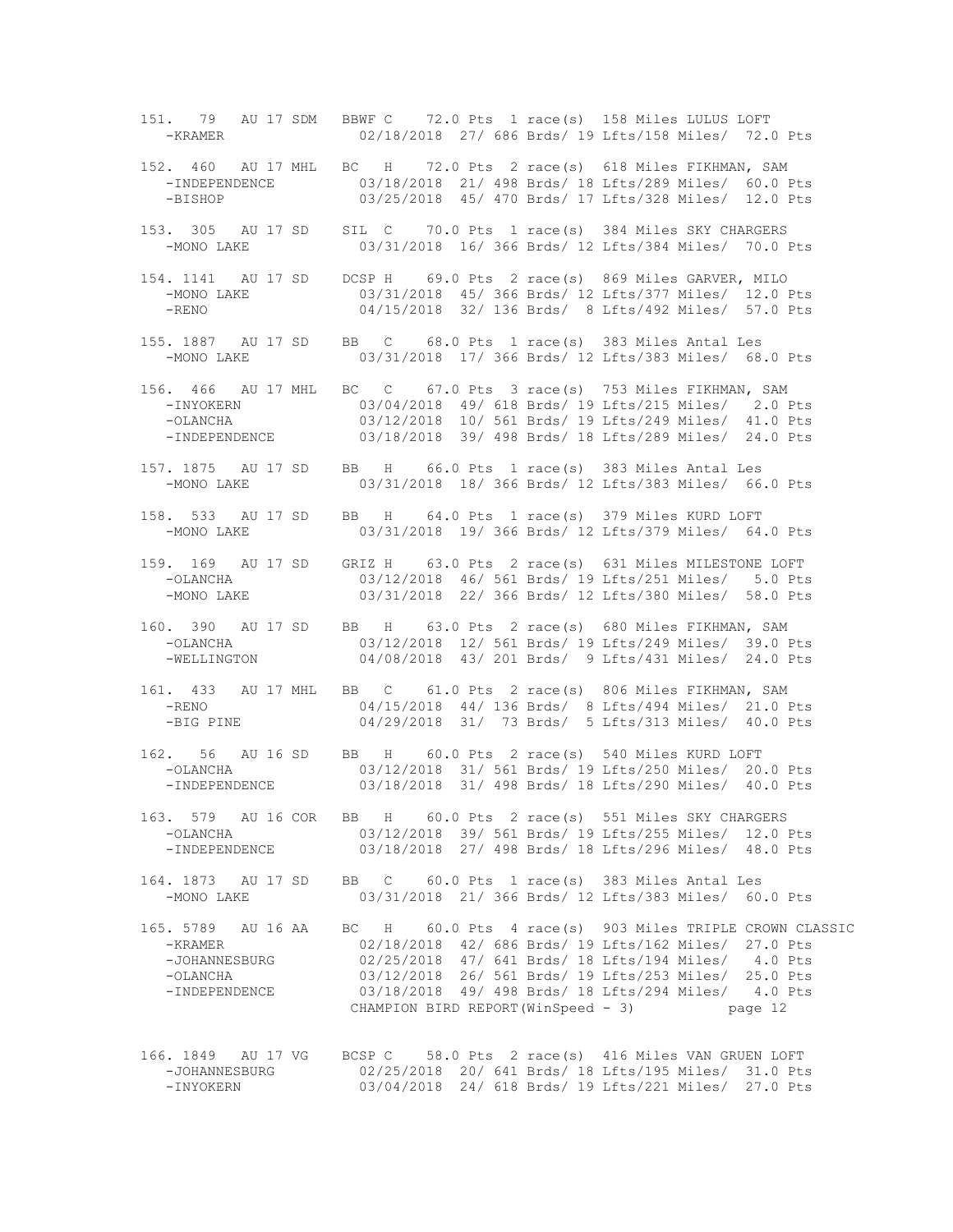167. 19 AU 17 AH BB H 57.0 Pts 1 race(s) 163 Miles VAN GRUEN LOFT -KRAMER 02/18/2018 32/ 686 Brds/ 19 Lfts/163 Miles/ 57.0 Pts 168. 266 AU 16 MHL BC C 57.0 Pts 1 race(s) 431 Miles FIKHMAN, SAM -WELLINGTON 04/08/2018 32/ 201 Brds/ 9 Lfts/431 Miles/ 57.0 Pts 169. 1839 AU 17 VG SIL H 57.0 Pts 2 race(s) 754 Miles VAN GRUEN LOFT -OLANCHA 03/12/2018 21/ 561 Brds/ 19 Lfts/255 Miles/ 30.0 Pts -RENO 04/15/2018 42/ 136 Brds/ 8 Lfts/499 Miles/ 27.0 Pts 170. 157 AU 16 SDM BB H 56.0 Pts 1 race(s) 289 Miles FIKHMAN, SAM -INDEPENDENCE 03/18/2018 23/ 498 Brds/ 18 Lfts/289 Miles/ 56.0 Pts 171. 15 AU 15 AH BB H 54.0 Pts 1 race(s) 163 Miles VAN GRUEN LOFT -KRAMER 02/18/2018 33/ 686 Brds/ 19 Lfts/163 Miles/ 54.0 Pts 172. 130 AU 16 SDM DC H 54.0 Pts 1 race(s) 290 Miles MESOPOTAMIA LOFT -INDEPENDENCE 03/18/2018 24/ 498 Brds/ 18 Lfts/290 Miles/ 54.0 Pts 173. 208 AU 17 SD SIL H 54.0 Pts 1 race(s) 436 Miles Antal Les 04/08/2018 33/ 201 Brds/ 9 Lfts/436 Miles/ 54.0 Pts 174. 1395 AU 16 SD BB C 54.0 Pts 1 race(s) 383 Miles Antal Les -MONO LAKE 03/31/2018 24/ 366 Brds/ 12 Lfts/383 Miles/ 54.0 Pts 175. 11 AU 16 SD BB H 52.0 Pts 1 race(s) 313 Miles KURD LOFT<br>-BIG PINE 04/29/2018 25/ 73 Brds/ 5 Lfts/313 Miles/ 52 04/29/2018 25/ 73 Brds/ 5 Lfts/313 Miles/ 52.0 Pts 176. 456 AU 17 MHL WHT H 51.0 Pts 2 race(s) 593 Miles FIKHMAN, SAM -INYOKERN 03/04/2018 44/ 618 Brds/ 19 Lfts/215 Miles/ 7.0 Pts -MONO LAKE 03/31/2018 29/ 366 Brds/ 12 Lfts/378 Miles/ 44.0 Pts 177. 1797 AU 17 VG BB H 51.0 Pts 1 race(s) 163 Miles VAN GRUEN LOFT -KRAMER 02/18/2018 34/ 686 Brds/ 19 Lfts/163 Miles/ 51.0 Pts 178. 18 AU 17 COR BB C 50.0 Pts 1 race(s) 296 Miles SKY CHARGERS 03/18/2018 26/ 498 Brds/ 18 Lfts/296 Miles/ 50.0 Pts 179. 455 AU 17 MHL BCWF H 50.0 Pts 1 race(s) 215 Miles FIKHMAN, SAM -INYOKERN 03/04/2018 1/ 618 Brds/ 19 Lfts/215 Miles/ 50.0 Pts 180. 37967 AU 16 JEDD BCWF H 50.0 Pts 1 race(s) 191 Miles MILESTONE LOFT 02/25/2018 1/ 641 Brds/ 18 Lfts/191 Miles/ 50.0 Pts 181. 88 AU 17 SDM BCWF H 48.0 Pts 1 race(s) 328 Miles LULUS LOFT -BISHOP 03/25/2018 27/ 470 Brds/ 17 Lfts/328 Miles/ 48.0 Pts 182. 129 AU 16 SD BC C 48.0 Pts 1 race(s) 379 Miles KURD LOFT -MONO LAKE 03/31/2018 27/ 366 Brds/ 12 Lfts/379 Miles/ 48.0 Pts 183. 288 AU 17 SD BBWF H 48.0 Pts 1 race(s) 318 Miles VAN GRUEN LOFT -BIG PINE 04/29/2018 27/ 73 Brds/ 5 Lfts/318 Miles/ 48.0 Pts 184. 742 AU 16 VG SIL H 48.0 Pts 1 race(s) 437 Miles VAN GRUEN LOFT -WELLINGTON 04/08/2018 35/ 201 Brds/ 9 Lfts/437 Miles/ 48.0 Pts 185. 83 AU 16 COR BC C 46.0 Pts 1 race(s) 212 Miles SJ LOFT -INYOKERN 03/04/2018 5/ 618 Brds/ 19 Lfts/212 Miles/ 46.0 Pts 186. 204 AU 17 SDM BB C 46.0 Pts 1 race(s) 329 Miles KURD LOFT -BISHOP 03/25/2018 28/ 470 Brds/ 17 Lfts/329 Miles/ 46.0 Pts CHAMPION BIRD REPORT(WinSpeed - 3) page 13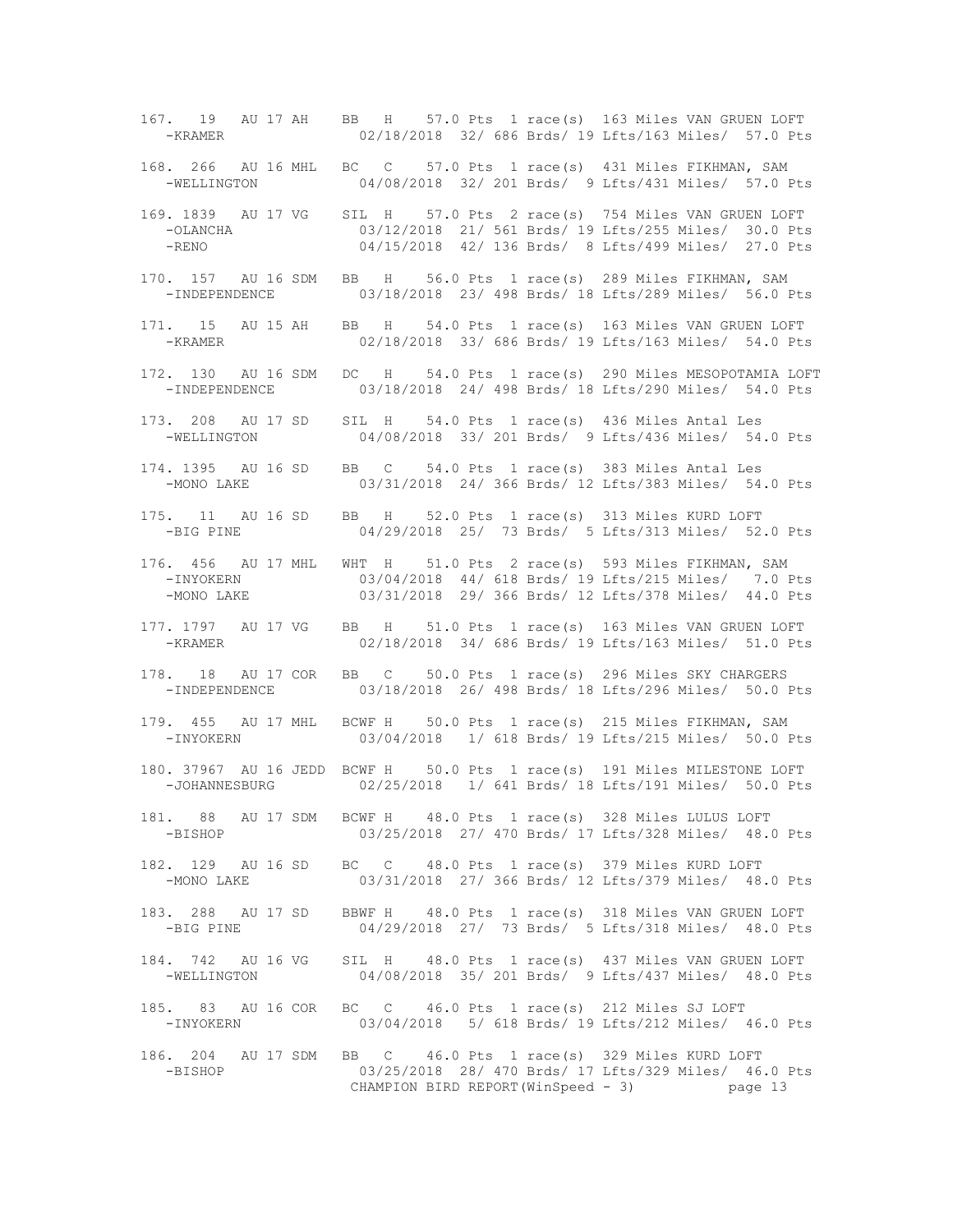187. 205 AU 17 SDM DC C 46.0 Pts 1 race(s) 313 Miles KURD LOFT -BIG PINE 04/29/2018 28/ 73 Brds/ 5 Lfts/313 Miles/ 46.0 Pts 188. 52018 AU 16 AA BC H 46.0 Pts 1 race(s) 384 Miles SKY CHARGERS -MONO LAKE 03/31/2018 28/ 366 Brds/ 12 Lfts/384 Miles/ 46.0 Pts 189. 860 AU 17 SD BKWF H 45.0 Pts 1 race(s) 212 Miles B.S. LOFT II -INYOKERN 03/04/2018 6/ 618 Brds/ 19 Lfts/212 Miles/ 45.0 Pts 190. 873 AU 16 SD BC H 45.0 Pts 1 race(s) 495 Miles MILESTONE LOFT -RENO 04/15/2018 36/ 136 Brds/ 8 Lfts/495 Miles/ 45.0 Pts 191. 305 AU 17 MHL BBSP H 44.0 Pts 2 race(s) 404 Miles FIKHMAN, SAM -JOHANNESBURG 02/25/2018 38/ 641 Brds/ 18 Lfts/189 Miles/ 13.0 Pts -INYOKERN 03/04/2018 20/ 618 Brds/ 19 Lfts/215 Miles/ 31.0 Pts 192. 506 AU 17 SD BB H 44.0 Pts 1 race(s) 329 Miles KURD LOFT -BISHOP 03/25/2018 29/ 470 Brds/ 17 Lfts/329 Miles/ 44.0 Pts 193. 37 AU 17 AH GRIZ H 42.0 Pts 1 race(s) 437 Miles VAN GRUEN LOFT 04/08/2018 37/ 201 Brds/ 9 Lfts/437 Miles/ 42.0 Pts 194. 87 AU 17 SDM BB C 42.0 Pts 1 race(s) 328 Miles LULUS LOFT -BISHOP 03/25/2018 30/ 470 Brds/ 17 Lfts/328 Miles/ 42.0 Pts 195. 1377 AU 16 SD RC C 42.0 Pts 1 race(s) 383 Miles Antal Les -MONO LAKE 03/31/2018 30/ 366 Brds/ 12 Lfts/383 Miles/ 42.0 Pts 196. 1739 AU 17 VG SLSP H 42.0 Pts 1 race(s) 295 Miles VAN GRUEN LOFT -INDEPENDENCE 03/18/2018 30/ 498 Brds/ 18 Lfts/295 Miles/ 42.0 Pts 197. 5361 AU 17 VITA BB H 39.0 Pts 3 race(s) 1124 Miles MESOPOTAMIA LOFT -MONO LAKE 03/31/2018 48/ 366 Brds/ 12 Lfts/379 Miles/ 6.0 Pts -WELLINGTON 04/08/2018 44/ 201 Brds/ 9 Lfts/432 Miles/ 21.0 Pts<br>-BIG PINE 04/29/2018 45/ 73 Brds/ 5 Lfts/313 Miles/ 12.0 Pts 04/29/2018 45/ 73 Brds/ 5 Lfts/313 Miles/ 12.0 Pts 198. 13 AU 16 SD BB H 38.0 Pts 2 race(s) 619 Miles KURD LOFT -INDEPENDENCE 03/18/2018 34/ 498 Brds/ 18 Lfts/290 Miles/ 34.0 Pts -BISHOP 03/25/2018 49/ 470 Brds/ 17 Lfts/329 Miles/ 4.0 Pts 199. 489 AU 16 SD BB H 38.0 Pts 2 race(s) 811 Miles MESOPOTAMIA LOFT 03/31/2018 38/ 366 Brds/ 12 Lfts/379 Miles/ 26.0 Pts -WELLINGTON 04/08/2018 47/ 201 Brds/ 9 Lfts/432 Miles/ 12.0 Pts 200. 102271 AU 16 ARPU BB H 38.0 Pts 1 race(s) 290 Miles KURD LOFT -INDEPENDENCE 03/18/2018 32/ 498 Brds/ 18 Lfts/290 Miles/ 38.0 Pts 201. 125 AU 16 SD DC C 37.0 Pts 2 race(s) 466 Miles KURD LOFT<br>-INYOKERN 03/04/2018 40/618 Brds/19 Lfts/216 Miles/ 11 03/04/2018 40/ 618 Brds/ 19 Lfts/216 Miles/ 11.0 Pts -OLANCHA 03/12/2018 25/ 561 Brds/ 19 Lfts/250 Miles/ 26.0 Pts 202. 177 AU 17 OCF DC H 37.0 Pts 2 race(s) 576 Miles TRIPLE CROWN CLASSIC -JOHANNESBURG 02/25/2018 44/ 641 Brds/ 18 Lfts/194 Miles/ 7.0 Pts -MONO LAKE 03/31/2018 36/ 366 Brds/ 12 Lfts/382 Miles/ 30.0 Pts 203. 833 AU 17 SD BB H 37.0 Pts 1 race(s) 186 Miles B.S. LOFT II -JOHANNESBURG 02/25/2018 14/ 641 Brds/ 18 Lfts/186 Miles/ 37.0 Pts 204. 24 AU 17 SDM BC H 36.0 Pts 1 race(s) 384 Miles VAN GRUEN LOFT -MONO LAKE 03/31/2018 33/ 366 Brds/ 12 Lfts/384 Miles/ 36.0 Pts 205. 966 AU 15 SD DCWF C 36.0 Pts 1 race(s) 492 Miles GARVER, MILO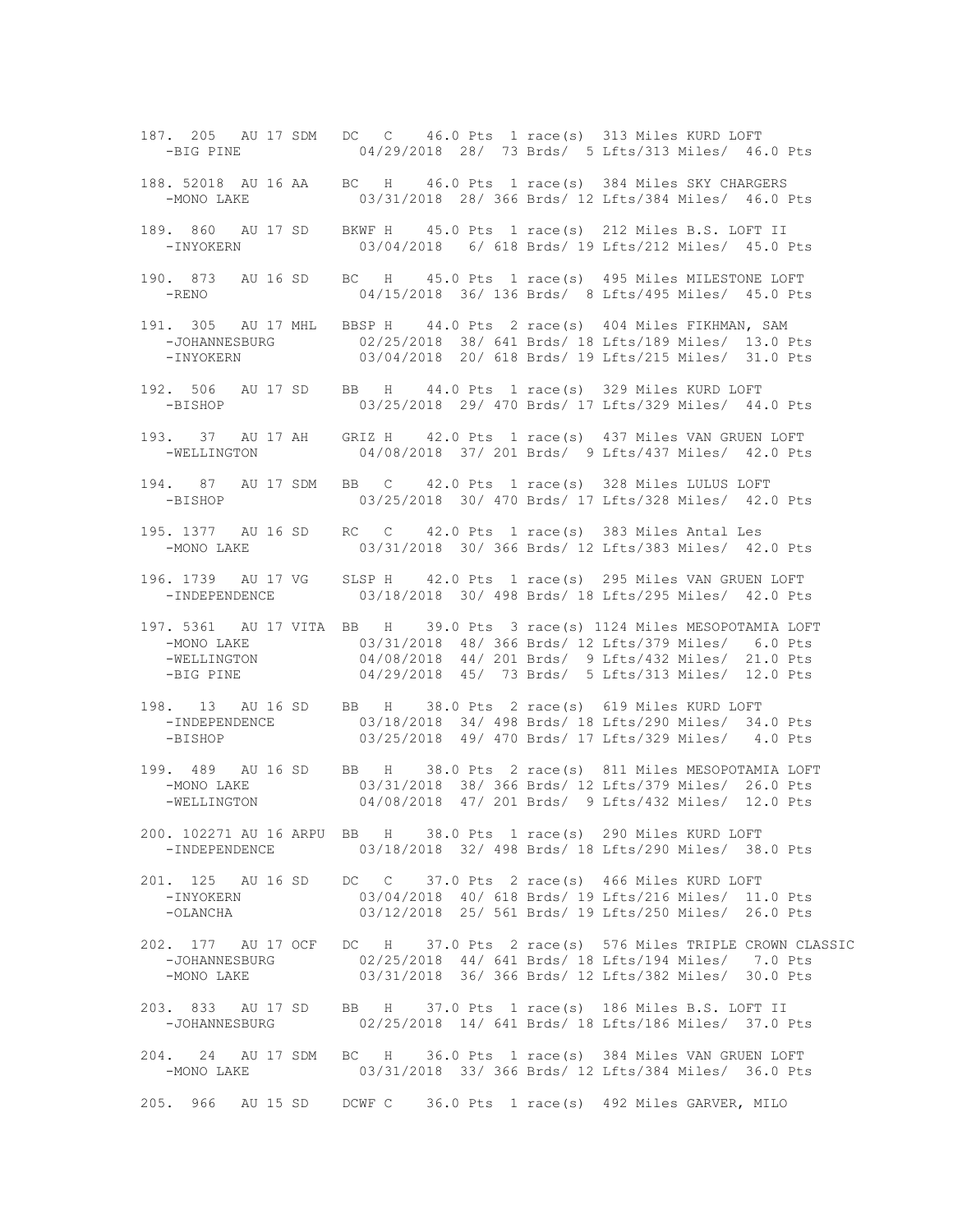-RENO 04/15/2018 39/ 136 Brds/ 8 Lfts/492 Miles/ 36.0 Pts 206. 1754 AU 17 VG BB H 36.0 Pts 1 race(s) 163 Miles VAN GRUEN LOFT CHAMPION BIRD REPORT(WinSpeed - 3) page 14 -KRAMER 02/18/2018 39/ 686 Brds/ 19 Lfts/163 Miles/ 36.0 Pts 207. 1788 AU 17 VG WHT H 36.0 Pts 1 race(s) 318 Miles VAN GRUEN LOFT -BIG PINE 04/29/2018 33/ 73 Brds/ 5 Lfts/318 Miles/ 36.0 Pts 208. 1206 AU 15 SD SIL C 35.0 Pts 1 race(s) 255 Miles VAN GRUEN LOFT -OLANCHA 03/12/2018 16/ 561 Brds/ 19 Lfts/255 Miles/ 35.0 Pts 209. 1862 AU 17 SD SIL H 35.0 Pts 2 race(s) 819 Miles Antal Les 03/31/2018 41/ 366 Brds/ 12 Lfts/383 Miles/ 20.0 Pts -WELLINGTON 04/08/2018 46/ 201 Brds/ 9 Lfts/436 Miles/ 15.0 Pts 210. 26 AU 17 COR BB C 34.0 Pts 2 race(s) 477 Miles SKY CHARGERS -INYOKERN 03/04/2018 31/ 618 Brds/ 19 Lfts/222 Miles/ 20.0 Pts 03/12/2018 37/ 561 Brds/ 19 Lfts/255 Miles/ 14.0 Pts 211. 27 AU 17 COR BB C 34.0 Pts 1 race(s) 384 Miles SKY CHARGERS -MONO LAKE 03/31/2018 34/ 366 Brds/ 12 Lfts/384 Miles/ 34.0 Pts 212. 107 AU 17 SDM BC H 34.0 Pts 1 race(s) 328 Miles FIKHMAN, SAM -BISHOP 03/25/2018 34/ 470 Brds/ 17 Lfts/328 Miles/ 34.0 Pts 213. 199 AU 17 SDM BB C 34.0 Pts 1 race(s) 221 Miles VAN GRUEN LOFT 03/04/2018 17/ 618 Brds/ 19 Lfts/221 Miles/ 34.0 Pts 214. 1828 AU 17 VG BB H 34.0 Pts 1 race(s) 255 Miles VAN GRUEN LOFT -OLANCHA 03/12/2018 17/ 561 Brds/ 19 Lfts/255 Miles/ 34.0 Pts 215. 319 AU 16 MHL BB H 33.0 Pts 1 race(s) 494 Miles FIKHMAN, SAM 04/15/2018 40/ 136 Brds/ 8 Lfts/494 Miles/ 33.0 Pts 216. 445 AU 17 SD BB H 32.0 Pts 1 race(s) 313 Miles KURD LOFT -BIG PINE 04/29/2018 35/ 73 Brds/ 5 Lfts/313 Miles/ 32.0 Pts 217. 185 AU 16 SD BB H 30.0 Pts 1 race(s) 313 Miles KURD LOFT -BIG PINE 04/29/2018 36/ 73 Brds/ 5 Lfts/313 Miles/ 30.0 Pts 218. 453 AU 17 MHL BB C 30.0 Pts 1 race(s) 431 Miles FIKHMAN, SAM -WELLINGTON 04/08/2018 41/ 201 Brds/ 9 Lfts/431 Miles/ 30.0 Pts 219. 1398 CU 17 MTN BB H 30.0 Pts 1 race(s) 162 Miles TRIPLE CROWN CLASSIC -KRAMER 02/18/2018 41/ 686 Brds/ 19 Lfts/162 Miles/ 30.0 Pts 220. 83 AU 16 SD BC H 29.0 Pts 2 race(s) 579 Miles KURD LOFT 03/12/2018 30/ 561 Brds/ 19 Lfts/250 Miles/ 21.0 Pts -BISHOP 03/25/2018 47/ 470 Brds/ 17 Lfts/329 Miles/ 8.0 Pts 221. 1846 AU 17 VG BB C 29.0 Pts 1 race(s) 195 Miles VAN GRUEN LOFT -JOHANNESBURG 02/25/2018 22/ 641 Brds/ 18 Lfts/195 Miles/ 29.0 Pts 222. 83924 AU 17 ARPU BC H 29.0 Pts 1 race(s) 216 Miles MESOPOTAMIA LOFT -INYOKERN 03/04/2018 22/ 618 Brds/ 19 Lfts/216 Miles/ 29.0 Pts 223. 162 AU 16 SD BCSP H 28.0 Pts 1 race(s) 379 Miles KURD LOFT -MONO LAKE 03/31/2018 37/ 366 Brds/ 12 Lfts/379 Miles/ 28.0 Pts 224. 5377 AU 17 VITA BB C 28.0 Pts 1 race(s) 329 Miles MESOPOTAMIA LOFT -BISHOP 03/25/2018 37/ 470 Brds/ 17 Lfts/329 Miles/ 28.0 Pts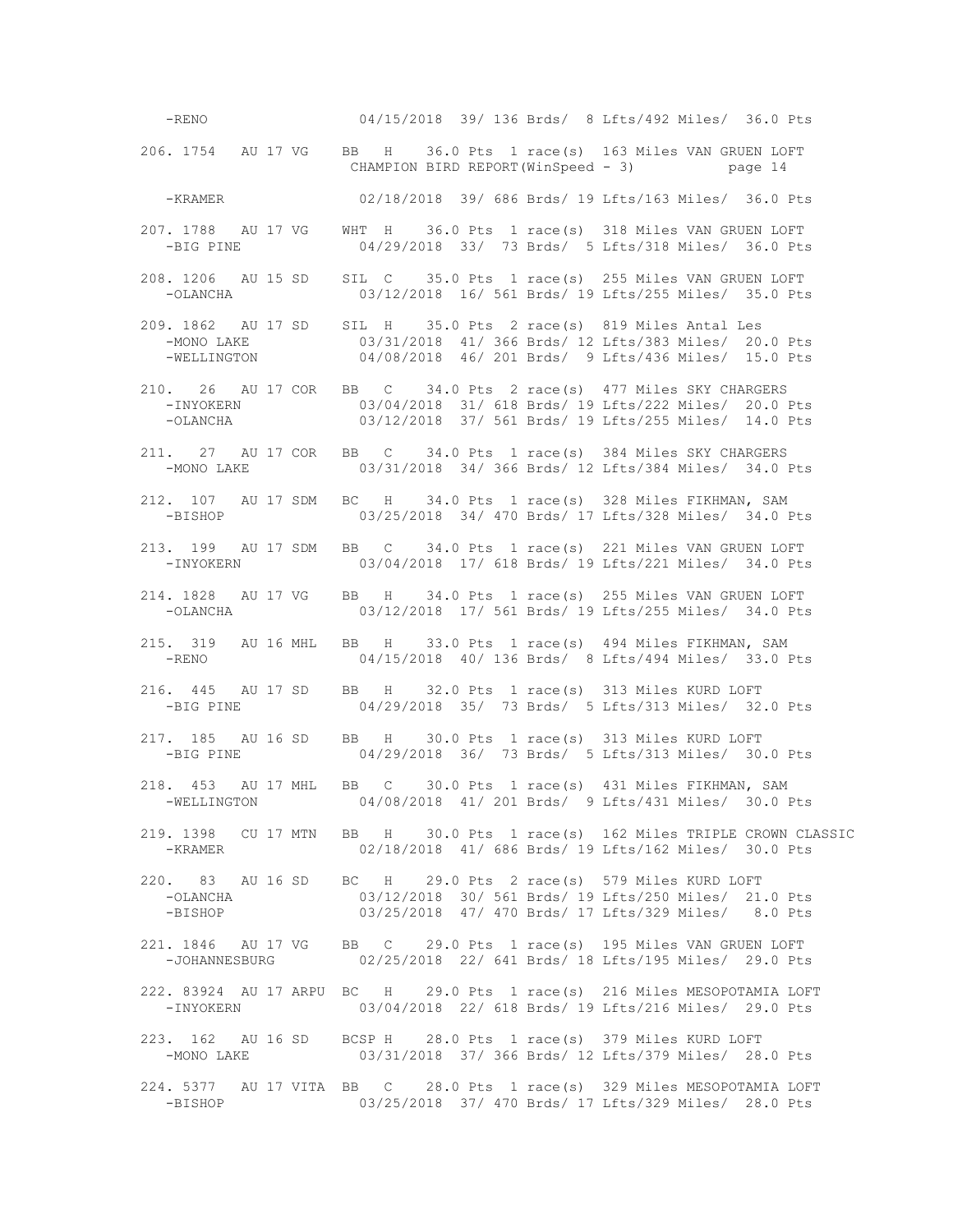225. 1833 AU 17 VG BB H 27.0 Pts 1 race(s) 195 Miles VAN GRUEN LOFT -JOHANNESBURG 02/25/2018 24/ 641 Brds/ 18 Lfts/195 Miles/ 27.0 Pts 226. 197 AU 17 SDM BB H 26.0 Pts 1 race(s) 221 Miles VAN GRUEN LOFT -INYOKERN 03/04/2018 25/ 618 Brds/ 19 Lfts/221 Miles/ 26.0 Pts 227. 579 AU 17 SD BBSP H 24.0 Pts 1 race(s) 313 Miles KURD LOFT CHAMPION BIRD REPORT(WinSpeed - 3) page 15 -BIG PINE 04/29/2018 39/ 73 Brds/ 5 Lfts/313 Miles/ 24.0 Pts 228. 1815 AU 17 VG BBSP C 24.0 Pts 1 race(s) 195 Miles VAN GRUEN LOFT -JOHANNESBURG 02/25/2018 27/ 641 Brds/ 18 Lfts/195 Miles/ 24.0 Pts 229. 2492 AU 17 LB BBSP H 24.0 Pts 1 race(s) 384 Miles VAN GRUEN LOFT -MONO LAKE 03/31/2018 39/ 366 Brds/ 12 Lfts/384 Miles/ 24.0 Pts 230. 410 AU 17 MHL BBSP H 22.0 Pts 1 race(s) 189 Miles FIKHMAN, SAM<br>-JOHANNESBURG 02/25/2018 29/641 Brds/18 Lfts/189 Miles/ 22.0 1 02/25/2018 29/ 641 Brds/ 18 Lfts/189 Miles/ 22.0 Pts 231. 425 AU 17 MHL SLAT H 22.0 Pts 1 race(s) 249 Miles FIKHMAN, SAM -OLANCHA 03/12/2018 29/ 561 Brds/ 19 Lfts/249 Miles/ 22.0 Pts 232. 893 AU 15 SD BB C 22.0 Pts 1 race(s) 313 Miles KURD LOFT -BIG PINE 04/29/2018 40/ 73 Brds/ 5 Lfts/313 Miles/ 22.0 Pts 233. 14 AU 17 COR BB H 21.0 Pts 1 race(s) 222 Miles SKY CHARGERS 03/04/2018 30/ 618 Brds/ 19 Lfts/222 Miles/ 21.0 Pts 234. 459 AU 17 MHL BC H 21.0 Pts 1 race(s) 189 Miles FIKHMAN, SAM -JOHANNESBURG 02/25/2018 30/ 641 Brds/ 18 Lfts/189 Miles/ 21.0 Pts 235. 240 AU 16 MHL BBWF H 20.0 Pts 1 race(s) 189 Miles FIKHMAN, SAM 02/25/2018 31/ 641 Brds/ 18 Lfts/189 Miles/ 20.0 Pts 236. 95 AU 17 COR BC C 19.0 Pts 1 race(s) 222 Miles SKY CHARGERS -INYOKERN 03/04/2018 32/ 618 Brds/ 19 Lfts/222 Miles/ 19.0 Pts 237. 105 AU 17 SD DC H 18.0 Pts 1 race(s) 433 Miles MILESTONE LOFT 04/08/2018 45/ 201 Brds/ 9 Lfts/433 Miles/ 18.0 Pts 238. 114 AU 17 SDM BB C 18.0 Pts 1 race(s) 157 Miles FIKHMAN, SAM -KRAMER 02/18/2018 45/ 686 Brds/ 19 Lfts/157 Miles/ 18.0 Pts 239. 538 AU 17 SD DC H 18.0 Pts 1 race(s) 313 Miles KURD LOFT -BIG PINE 04/29/2018 42/ 73 Brds/ 5 Lfts/313 Miles/ 18.0 Pts 240. 876 AU 15 SD BB H 18.0 Pts 1 race(s) 250 Miles KURD LOFT 03/12/2018 33/ 561 Brds/ 19 Lfts/250 Miles/ 18.0 Pts 241. 1737 AU 17 VG BB H 18.0 Pts 1 race(s) 195 Miles VAN GRUEN LOFT -JOHANNESBURG 02/25/2018 33/ 641 Brds/ 18 Lfts/195 Miles/ 18.0 Pts 242. 1872 AU 17 SD BBWF C 18.0 Pts 1 race(s) 383 Miles Antal Les -MONO LAKE 03/31/2018 42/ 366 Brds/ 12 Lfts/383 Miles/ 18.0 Pts 243. 69 AU 17 SDM BB H 17.0 Pts 1 race(s) 215 Miles LULUS LOFT -INYOKERN 03/04/2018 34/ 618 Brds/ 19 Lfts/215 Miles/ 17.0 Pts 244. 196 AU 17 COR BC H 16.0 Pts 1 race(s) 384 Miles SKY CHARGERS 03/31/2018 43/ 366 Brds/ 12 Lfts/384 Miles/ 16.0 Pts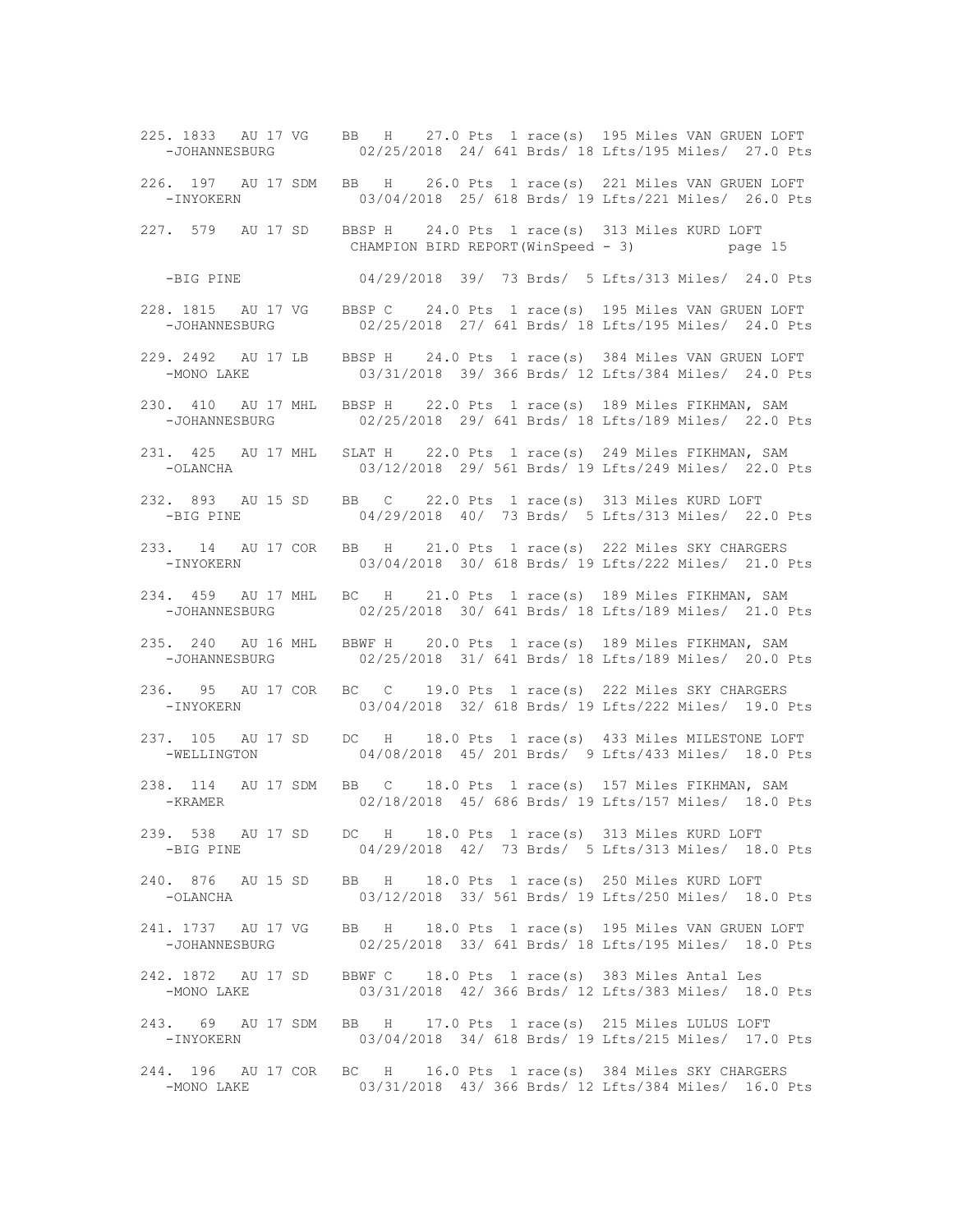245. 460 AU 17 SD BCSP H 16.0 Pts 1 race(s) 313 Miles KURD LOFT -BIG PINE 04/29/2018 43/ 73 Brds/ 5 Lfts/313 Miles/ 16.0 Pts 246. 1609 AU 17 SD BC H 16.0 Pts 1 race(s) 249 Miles RED STAR LOFT -OLANCHA 03/12/2018 35/ 561 Brds/ 19 Lfts/249 Miles/ 16.0 Pts 247. 1625 AU 17 SD BC H 16.0 Pts 1 race(s) 215 Miles RED STAR LOFT -INYOKERN 03/04/2018 35/ 618 Brds/ 19 Lfts/215 Miles/ 16.0 Pts 248. 320 AU 16 MHL BBWF C 15.0 Pts 1 race(s) 157 Miles FIKHMAN, SAM -KRAMER 02/18/2018 46/ 686 Brds/ 19 Lfts/157 Miles/ 15.0 Pts 249. 1818 AU 17 VG BB C 15.0 Pts 1 race(s) 221 Miles VAN GRUEN LOFT CHAMPION BIRD REPORT(WinSpeed - 3) page 16 -INYOKERN 03/04/2018 36/ 618 Brds/ 19 Lfts/221 Miles/ 15.0 Pts 250. 187 AU 17 SD BC C 14.0 Pts 1 race(s) 292 Miles MILESTONE LOFT -INDEPENDENCE 03/18/2018 44/ 498 Brds/ 18 Lfts/292 Miles/ 14.0 Pts 251. 290 AU 17 SDM BB C 14.0 Pts 1 race(s) 215 Miles LULUS LOFT 03/04/2018 37/ 618 Brds/ 19 Lfts/215 Miles/ 14.0 Pts 252. 316 AU 17 MHL BB C 14.0 Pts 1 race(s) 328 Miles FIKHMAN, SAM -BISHOP 03/25/2018 44/ 470 Brds/ 17 Lfts/328 Miles/ 14.0 Pts 253. 589 AU 17 SD BB H 14.0 Pts 1 race(s) 313 Miles KURD LOFT -BIG PINE 04/29/2018 44/ 73 Brds/ 5 Lfts/313 Miles/ 14.0 Pts 254. 1321 AU 16 SD BB H 12.0 Pts 1 race(s) 160 Miles MILESTONE LOFT -KRAMER 02/18/2018 47/ 686 Brds/ 19 Lfts/160 Miles/ 12.0 Pts 255. 1880 AU 17 SD BB H 12.0 Pts 1 race(s) 220 Miles Antal Les -INYOKERN 03/04/2018 39/ 618 Brds/ 19 Lfts/220 Miles/ 12.0 Pts 256. 278 AU 16 SD BBWF C 11.0 Pts 1 race(s) 236 Miles DOMINGO JOEL 03/12/2018 40/ 561 Brds/ 19 Lfts/236 Miles/ 11.0 Pts 257. 230 AU 17 SD BB H 10.0 Pts 1 race(s) 383 Miles Antal Les -MONO LAKE 03/31/2018 46/ 366 Brds/ 12 Lfts/383 Miles/ 10.0 Pts 258. 265 AU 16 MHL BC H 10.0 Pts 1 race(s) 189 Miles FIKHMAN, SAM -JOHANNESBURG 02/25/2018 41/ 641 Brds/ 18 Lfts/189 Miles/ 10.0 Pts 259. 483 AU 15 COR BC C 10.0 Pts 1 race(s) 222 Miles SKY CHARGERS -INYOKERN 03/04/2018 41/ 618 Brds/ 19 Lfts/222 Miles/ 10.0 Pts 260. 753 AU 17 JEDD SMBB H 9.0 Pts 1 race(s) 194 Miles TRIPLE CROWN CLASSIC -JOHANNESBURG 02/25/2018 42/ 641 Brds/ 18 Lfts/194 Miles/ 9.0 Pts 261. 5327 AU 17 VITA RB H 9.0 Pts 1 race(s) 158 Miles MESOPOTAMIA LOFT -KRAMER 02/18/2018 48/ 686 Brds/ 19 Lfts/158 Miles/ 9.0 Pts 262. 2451 AU 17 MISS DCSP H 6.0 Pts 1 race(s) 194 Miles TRIPLE CROWN CLASSIC -JOHANNESBURG 02/25/2018 45/ 641 Brds/ 18 Lfts/194 Miles/ 6.0 Pts 263. 40681 AU 17 AA BC H 6.0 Pts 1 race(s) 432 Miles MESOPOTAMIA LOFT -WELLINGTON 04/08/2018 49/ 201 Brds/ 9 Lfts/432 Miles/ 6.0 Pts 264. 5395 AU 17 VITA BB H 6.0 Pts 1 race(s) 158 Miles MESOPOTAMIA LOFT -KRAMER 02/18/2018 49/ 686 Brds/ 19 Lfts/158 Miles/ 6.0 Pts 265. 1759 AU 17 VG GRIZ C 5.0 Pts 1 race(s) 195 Miles VAN GRUEN LOFT